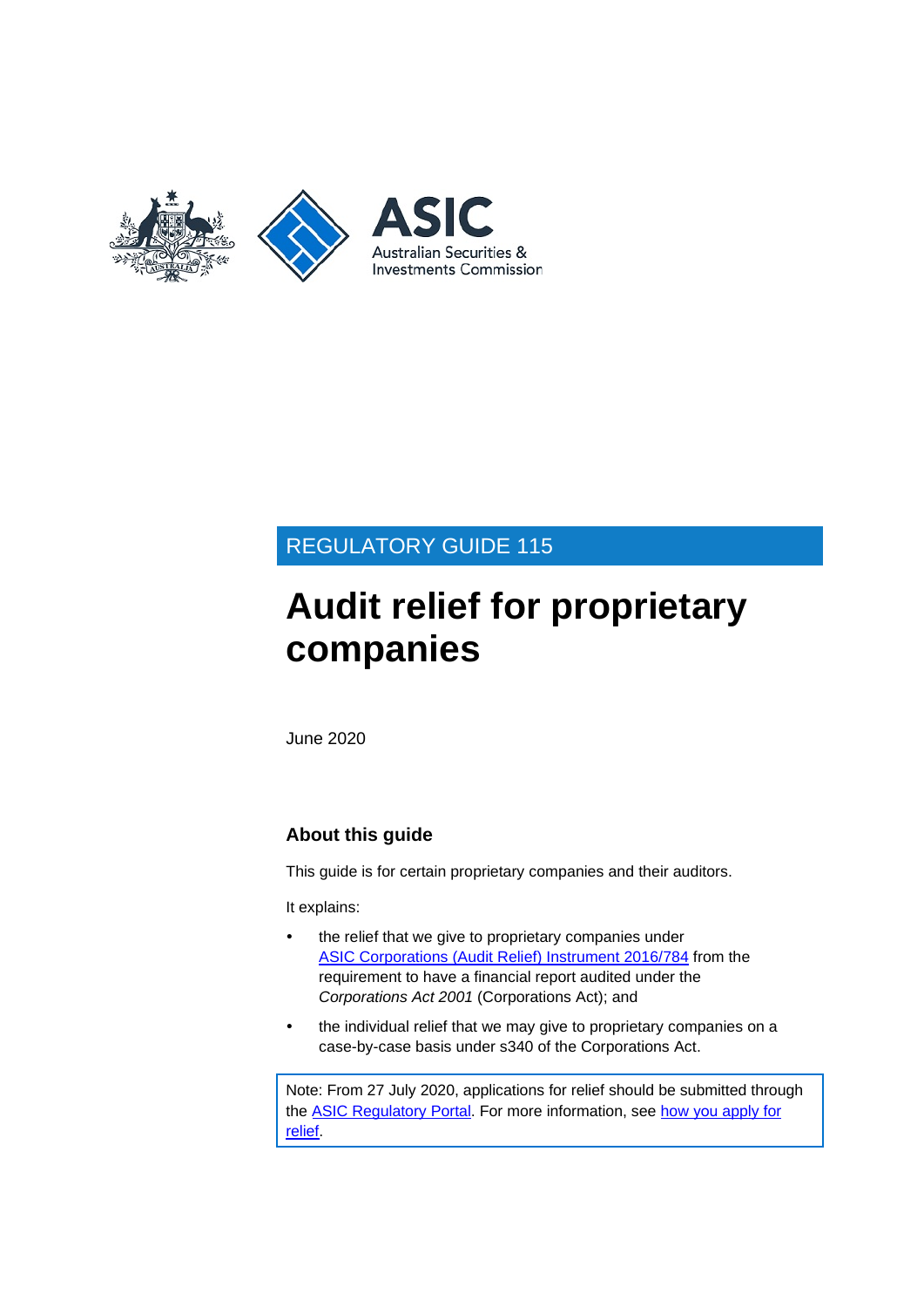### **About ASIC regulatory documents**

In administering legislation ASIC issues the following types of regulatory documents.

**Consultation papers**: seek feedback from stakeholders on matters ASIC is considering, such as proposed relief or proposed regulatory guidance.

**Regulatory guides**: give guidance to regulated entities by:

- explaining when and how ASIC will exercise specific powers under legislation (primarily the Corporations Act)
- explaining how ASIC interprets the law
- describing the principles underlying ASIC's approach
- giving practical guidance (e.g. describing the steps of a process such as applying for a licence or giving practical examples of how regulated entities may decide to meet their obligations).

**Information sheets**: provide concise guidance on a specific process or compliance issue or an overview of detailed guidance.

**Reports**: describe ASIC compliance or relief activity or the results of a research project.

### **Document history**

This guide was issued in June 2020 and is based on legislation and regulations as at the date of issue. The note on the front page was inserted on 27 July 2020.

Previous versions:

- Superseded Regulatory Guide 115 *Audit relief for proprietary companies*, issued August 2010 and September 2016
- Superseded Policy Statement 115, issued September 1998, reissued November 1998, April 2000, October 2001, February 2002 and May 2003, rebadged as a regulatory guide 5 July 2007

### **Disclaimer**

This guide does not constitute legal advice. We encourage you to seek your own professional advice to find out how the Corporations Act and other applicable laws apply to you, as it is your responsibility to determine your obligations.

Examples in this guide are purely for illustration; they are not exhaustive and are not intended to impose or imply particular rules or requirements.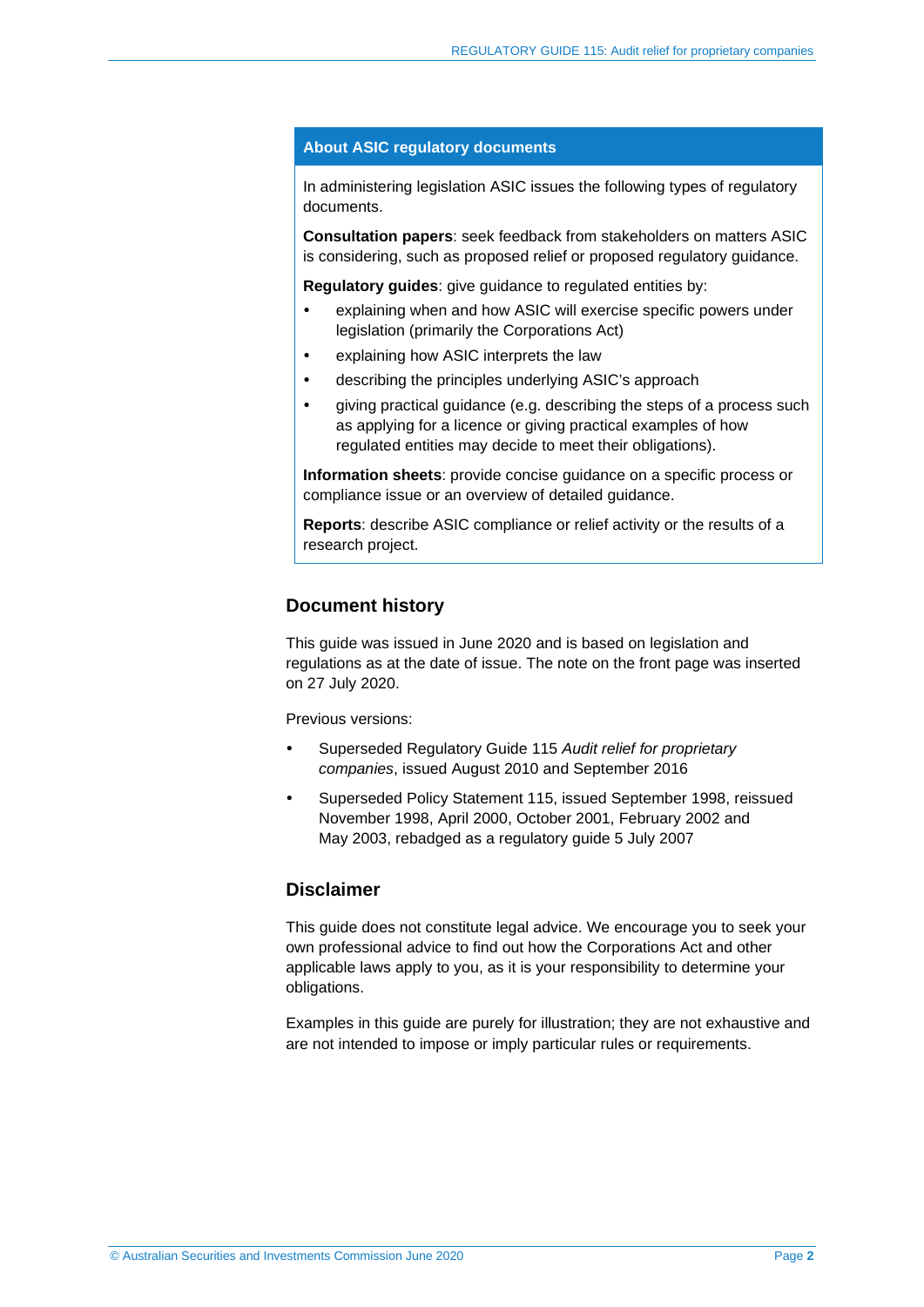# **Contents**

| A  |                                                                                                                                                                                                                                                             |  |
|----|-------------------------------------------------------------------------------------------------------------------------------------------------------------------------------------------------------------------------------------------------------------|--|
|    | Reporting requirements for proprietary companies  4                                                                                                                                                                                                         |  |
| В  | Compliance with the audit requirements imposes an 'unreasonable<br>The matters we consider when determining 'unreasonable burden'. 8                                                                                                                        |  |
| C. | A well-managed company in a sound financial condition 15<br>Financial report compiled by a prescribed accountant 20<br>Timely lodgement of financial report and directors' report  21<br>No proposed modified auditor's report or material disagreement  21 |  |
| D  | Companies that had an audit during 1993 or a later year  24                                                                                                                                                                                                 |  |
|    |                                                                                                                                                                                                                                                             |  |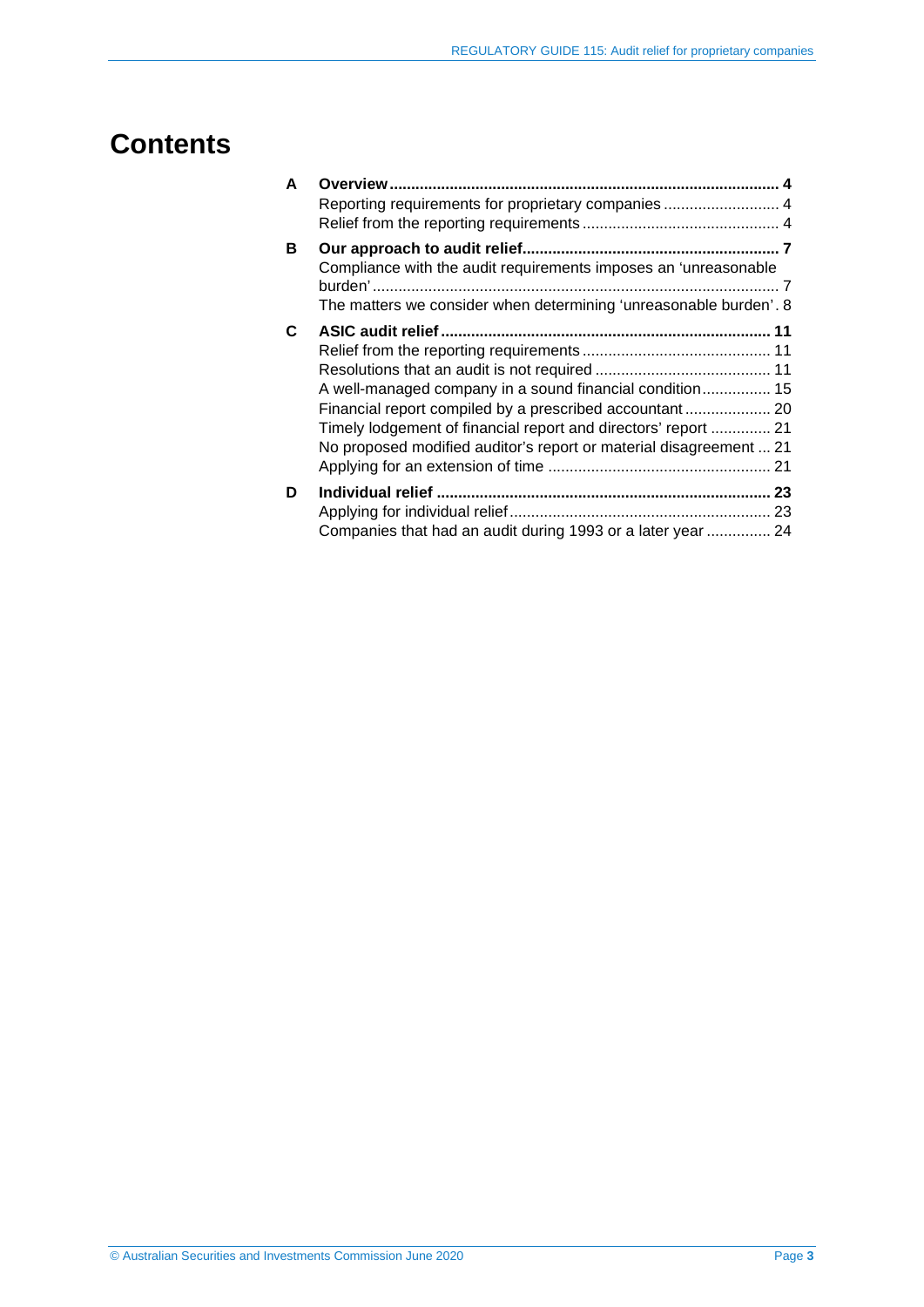# <span id="page-3-0"></span>**A Overview**

### **Key points**

Certain proprietary companies and their auditors are eligible for audit relief, under [ASIC Corporations \(Audit Relief\) Instrument 2016/784,](https://www.legislation.gov.au/Details/F2016L01542) from the requirement to have their financial reports audited.

This guide only concerns relief from the requirement for proprietary companies to have an audit. It does not deal with relief from the obligation to lodge a financial report and a directors' report with ASIC.

# <span id="page-3-1"></span>**Reporting requirements for proprietary companies**

| RG 115.1 | A large proprietary company or a small proprietary company that is             |
|----------|--------------------------------------------------------------------------------|
|          | controlled by a foreign company must prepare and lodge with ASIC a             |
|          | financial report, a directors' report and an auditor's report within           |
|          | four months after the end of the company's financial year: see $s319(3)(b)$ of |
|          | the Corporations Act 2001 (Corporations Act). The financial report,            |
|          | directors' report and auditor's report must also be given to members within    |
|          | these four months: see $s315(4)$ .                                             |
|          |                                                                                |

- RG 115.2 The auditor must form an opinion in relation to the company's financial report for the financial year as well as the company's accounting records and other records relating to that financial report: see s307. The auditor must also report to members in accordance with s308.
- RG 115.3 The distinction between large and small proprietary companies is based on consolidated revenue, consolidated assets and the number of employees: see  $s45A(2)$  and (3).

# <span id="page-3-2"></span>**Relief from the reporting requirements**

### **Our approach to relief**

- RG 115.4 We can grant relief from all or some of the requirements of Pt 2M.2 'Financial records', Pt 2M.3 'Financial reporting' or Pt 2M.4 'Appointment and removal of auditors' (other than Div 4) to:
	- (a) a company, registered scheme or disclosing entity;
	- (b) its directors; and/or
	- (c) its auditor.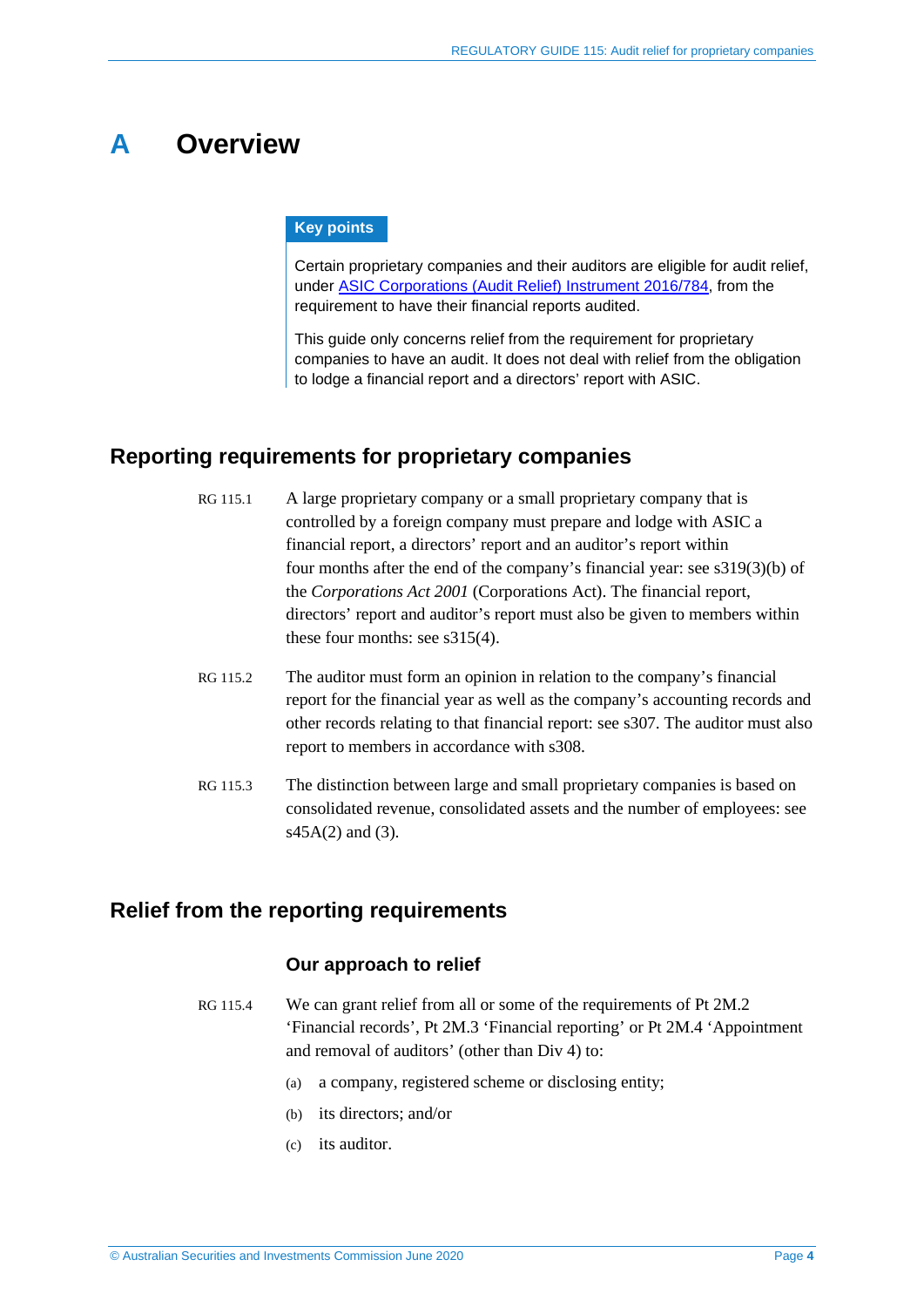- RG 115.5 We can only grant relief if we are satisfied that the applying entity meets at least one of three statutory preconditions in s342(1) for relief—that is, that requiring the entity to comply with the Corporations Act would:
	- (a) render the financial report or other reports misleading (see  $s342(1)(a)$ );
	- (b) be inappropriate in the circumstances (see  $s342(1)(b)$ ); or
	- (c) impose unreasonable burdens (see  $s342(1)(c)$ ).
- RG 115.6 This guide only deals with our policy for giving audit relief when compliance with the requirements of Ch 2M (audit requirements) imposes an unreasonable burden. Usually, we will only be satisfied that the audit requirements impose an unreasonable burden when the directors and members of a company have agreed to dispense with an audit, and the company is well managed and in a sound financial condition: see Section [B.](#page-6-0)

Note: This guide does not deal with relief from the financial reporting and audit requirements of the Corporations Act other than audit relief for proprietary companies. For guidance on relief from other financial reporting requirements of the Corporations Act, see [Regulatory Guide 43](http://asic.gov.au/regulatory-resources/find-a-document/regulatory-guides/rg-43-financial-reports-and-audit-relief/) *Financial reports and audit relief* (RG 43).

## **ASIC audit relief**

- RG 115.7 [ASIC Corporations \(Audit Relief\) Instrument 2016/784](https://www.legislation.gov.au/Details/F2016L01542) relieves certain proprietary companies from the obligation to:
	- (a) have the company's financial report audited (see  $s301(1)$ );
	- (b) provide an auditor's report to members (see  $s314(1)(a)(iii)$  and  $316(2)$ ); and
	- (c) provide a statement by the auditor in relation to any concise financial report (see  $s314(2)(c)$ ).
- RG 115.8 The instrument also exempts the auditor of the company (if any) from the obligation to report on any discussion and analysis included in a concise financial report: see s314(3).
- RG 115.9 The instrument does not relieve the company from the requirement to lodge its financial report with ASIC in accordance with s319(1) and (3)(b).
- RG 115.10 For a company to be eligible for relief under [ASIC Corporations \(Audit](https://www.legislation.gov.au/Details/F2016L01542)  [Relief\) Instrument 2016/784,](https://www.legislation.gov.au/Details/F2016L01542) the following conditions must be met:
	- (a) the company's directors and members must have passed unanimous resolutions dispensing with an audit and, where applicable, notice of these resolutions must have been lodged with ASIC during the first year of reliance or following a year of non-reliance;
	- (b) the company must be well managed—having, at least, a system of quarterly management accounting in place—and must be in a sound financial condition;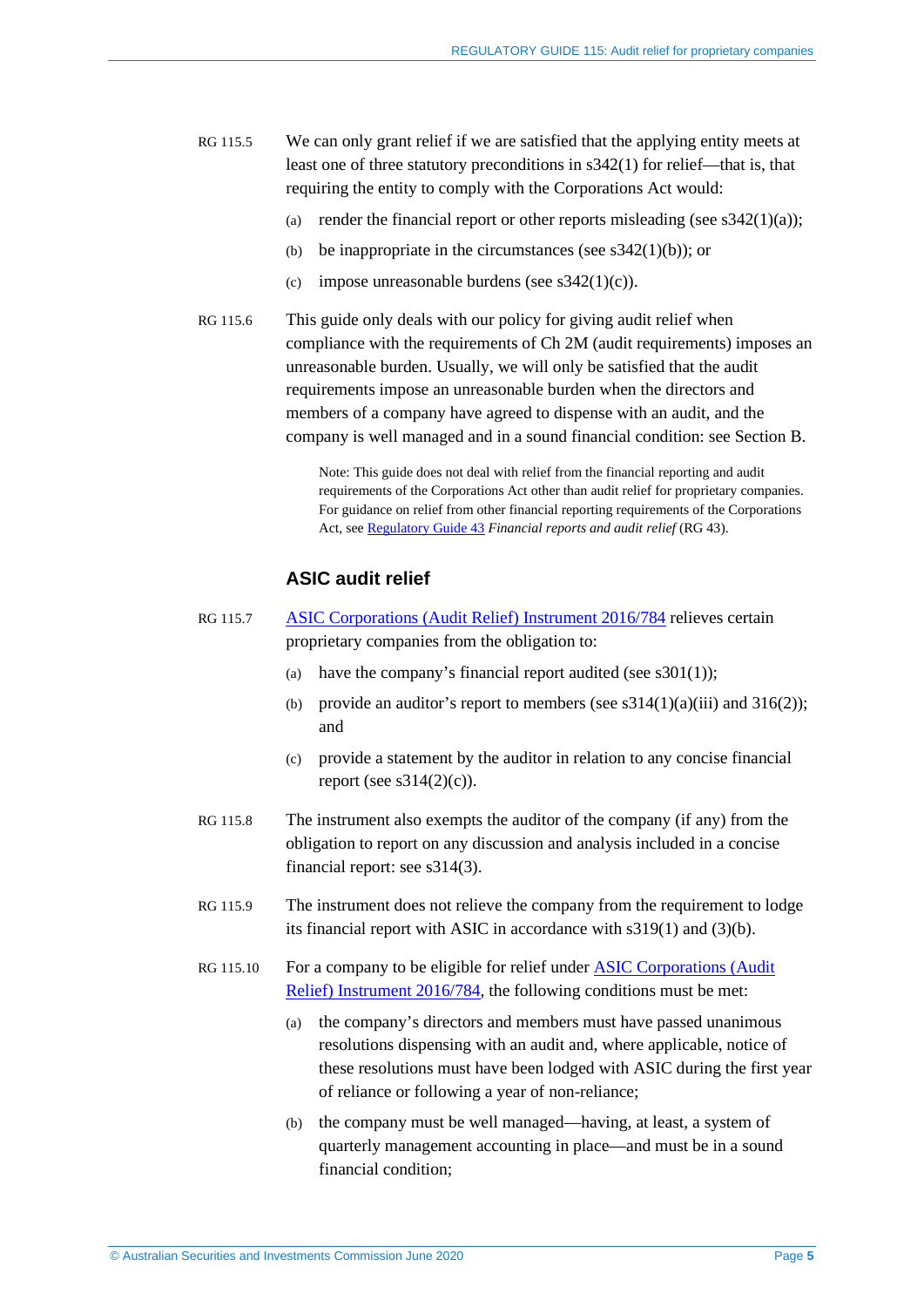- (c) the company's financial reports must be prepared by a prescribed accountant;
- (d) the company's financial reports and directors' reports must be lodged on time; and
- (e) there must be no proposed modified auditor's report or material disagreement with any auditor.
- RG 115.11 Section [C](#page-10-0) explains the conditions of our relief.

### **Who our relief applies to**

- <span id="page-5-0"></span>RG 115.12 [ASIC Corporations \(Audit Relief\) Instrument 2016/784](https://www.legislation.gov.au/Details/F2016L01542) gives relief from the audit requirements to proprietary companies that have not had their financial report audited for any financial year ending during 1993 or since, and are not:
	- (a) 'grandfathered' large proprietary companies under s319(4) of the old Corporations Law (as taken to be included in the Corporations Act by s1408(2) of that Act);
	- (b) disclosing entities (see s111AC);
	- (c) borrowers in relation to a debenture (see s9);
	- (d) the guarantors of such borrowers (see s9); or
	- (e) Australian financial services (AFS) licensees (see s9).
- RG 115.13 A proprietary company and its auditor will qualify for the relief set out in the instrument if it is not one of the companies described in [RG 115.12\(](#page-5-0)a)–(e), has not had its financial report audited for any financial year ending during 1993 or since, and if all of the conditions of relief are satisfied.

### **Individual relief**

RG 115.14 A company that does not meet all of the conditions of the instrument can apply to ASIC for individual audit relief. We may grant individual audit relief to companies that do not meet these requirements but that meet our policy in some other way: see Section [D.](#page-22-0) It is unlikely that audit relief will be given unless the company applying for the relief generally meets the conditions of relief.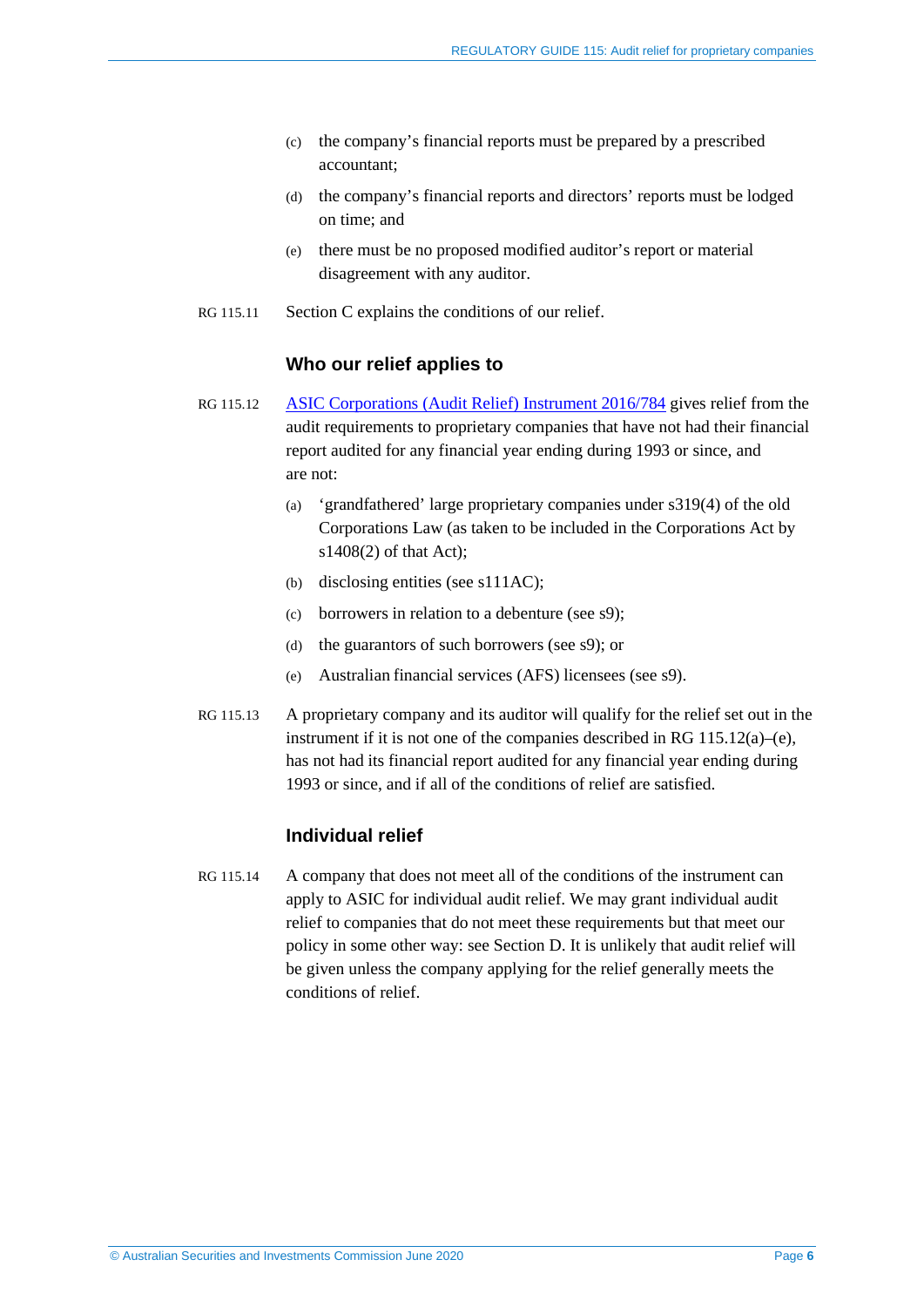# <span id="page-6-0"></span>**B Our approach to audit relief**

#### **Key points**

This guide only deals with our policy for giving audit relief when compliance with the audit requirements imposes an unreasonable burden.

Usually, we will only be satisfied that the audit requirements impose an unreasonable burden when the directors and members of a company have agreed to dispense with an audit, and the company is well managed and in a sound financial condition.

We may grant individual audit relief to companies that do not meet these requirements, but that meet our policy in some other way: see Section [D.](#page-22-0)

# <span id="page-6-1"></span>**Compliance with the audit requirements imposes an 'unreasonable burden'**

| RG 115.15 | Before we give audit relief, we must be satisfied that compliance with the |
|-----------|----------------------------------------------------------------------------|
|           | audit requirements would:                                                  |

- (a) be misleading;
- (b) be inappropriate to the circumstances of the company; or
- (c) impose on the company, its officers or the auditor (if any) of the company, an unreasonable burden (see s342(1)).

This guide sets out our policy on the unreasonable burden criterion.

- RG 115.16 The objective of an audit of a financial report is to enable an auditor to express an opinion as to whether the financial report is prepared, in all material respects, according to an identified financial reporting framework: see Auditing Standard [ASA 200](https://www.auasb.gov.au/Pronouncements/Australian-Auditing-Standards.aspx) *Overall objectives of the independent auditor and the conduct of an audit in accordance with Australian auditing standards*.
- RG 115.17 The people most likely to benefit from an audit include, but are not limited to, members, directors, creditors and potential creditors. For these people an audit enhances the credibility and reliability of a company's financial report.
- RG 115.18 Compliance with the audit requirements imposes a burden on the company, its officers and its auditors. Depending on the expected costs and benefits that an audit provides, the burden may be unreasonable.
- RG 115.19 For this purpose, a burden is unreasonable if it goes beyond what is based on reason or good sense and goes beyond what is equitable, or is excessive: see *Mazda Australia Pty Ltd v ASC* (1992) 8 ACSR 613 and the discussion in [RG](http://asic.gov.au/regulatory-resources/find-a-document/regulatory-guides/rg-43-financial-reports-and-audit-relief/) 43.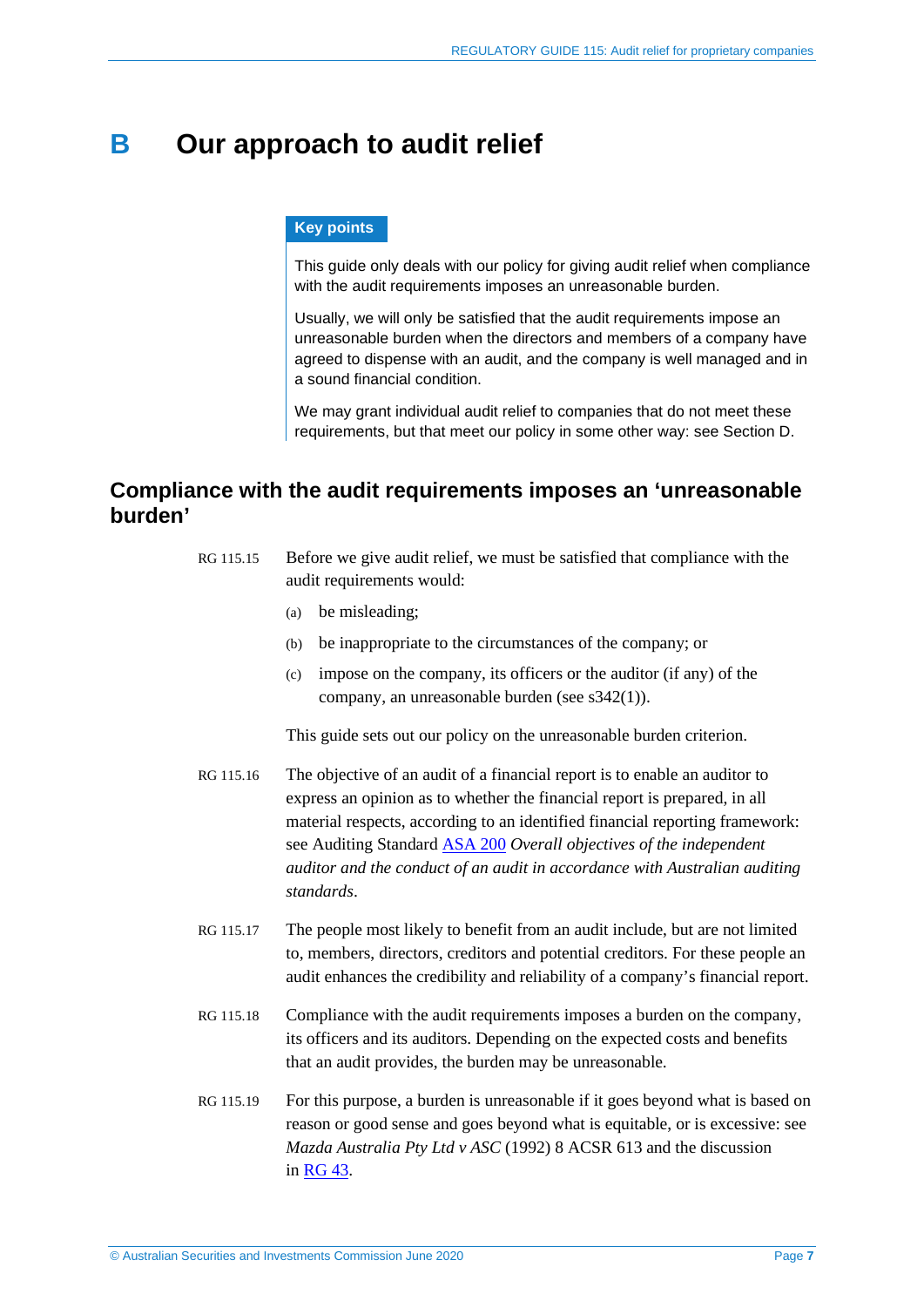# <span id="page-7-1"></span><span id="page-7-0"></span>**The matters we consider when determining 'unreasonable burden'**

- RG 115.20 The matters we consider when deciding whether the audit requirements impose an unreasonable burden on a proprietary company are set out in s342(2) and (3). These matters are:
	- (a) the expected costs of complying with the audit requirements (see  $s342(2)(a)$ );
	- (b) the expected benefits of complying with the audit requirements (see  $s342(2)(b)$ )—taking into account:
		- (i) the number of creditors and potential creditors (see  $s342(3)(a)$ );
		- (ii) the position of creditors and potential creditors (in particular, their ability to independently obtain financial information about the company or companies) (see  $s342(3)(b)$ ); and
		- (iii) the nature and extent of the liabilities of the company or companies (see  $s342(3)(c)$ );
	- (c) any practical difficulties in complying effectively with these requirements (in particular, any difficulties that arise because a financial year is the first one for which the audit requirements apply or because the company or companies are likely to move frequently between the small and large categories from one financial year to another) (see  $s342(2)(c)$ ):
	- (d) any unusual aspects of the operation of the company or companies during the financial year concerned (see s342(2)(d)); and
	- (e) any other matters we consider relevant (see  $s342(2)(e)$ ).

### **Expected costs of compliance: s342(2)(a)**

- RG 115.21 The expected costs of complying with the audit requirements are an unreasonable burden if these costs are out of all proportion to the expected benefits resulting from an audit. The legislative policy is that, in general, for large proprietary companies the expected costs of an audit are worth incurring for the expected benefits that it brings.
- RG 115.22 This guide is principally about cases where the expected costs are out of all proportion to the expected benefits because the benefits are expected to be minimal. The additional costs and administrative burden of complying with the audit requirements do not alone give rise to unreasonable burdens.
- RG 115.23 The fact that a company has had its financial report for a previous year audited may indicate that there are in existence persons already using the auditor's report, that the costs of compliance are not excessive, or both. Directors of a company who apply for audit relief should deal with these matters in an application for individual relief in addition to the requirements set out in Section [C.](#page-10-0)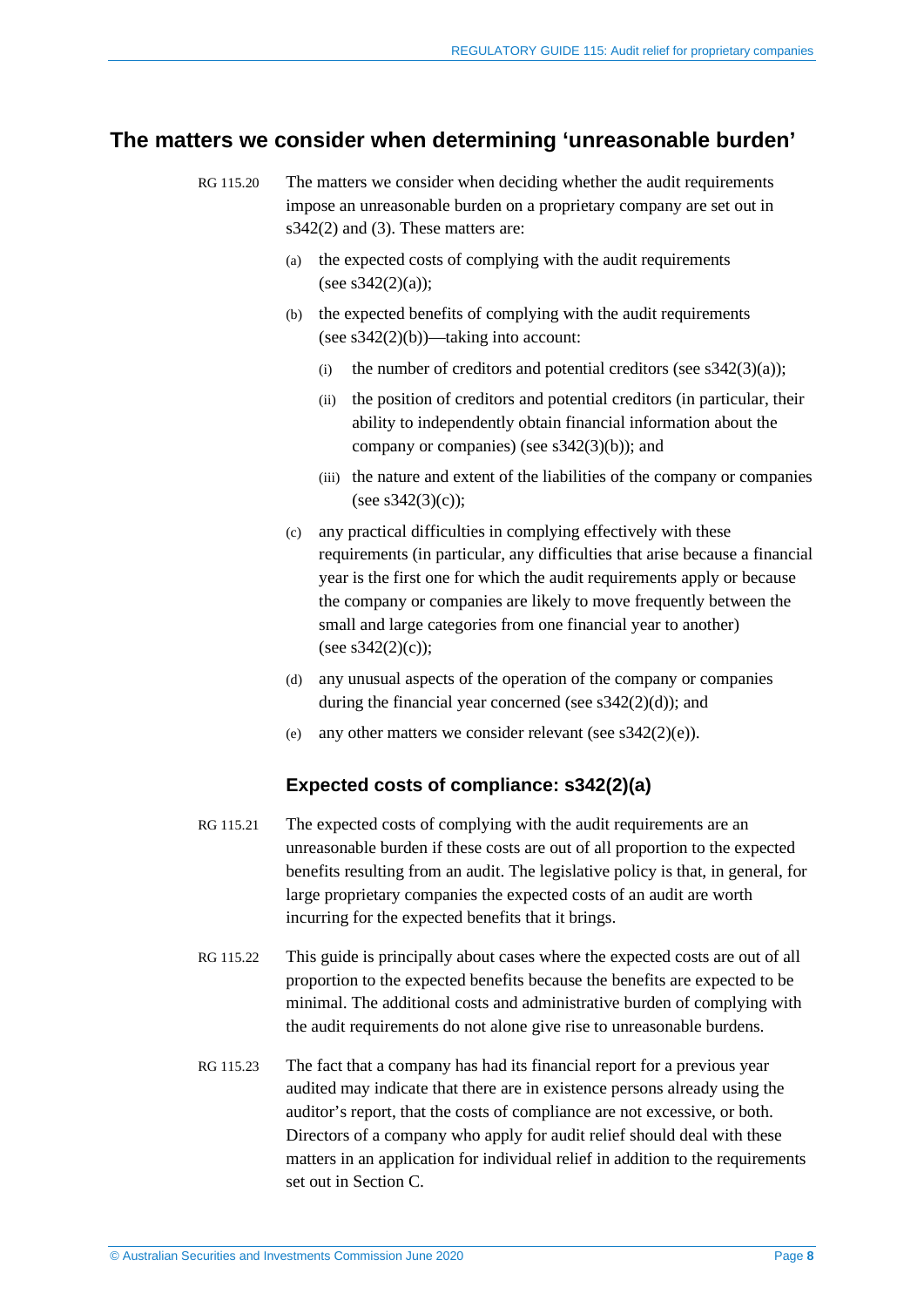## **Expected benefits of compliance: s342(2)(b)**

- RG 115.24 When assessing the expected benefits of complying with the audit requirements, we will consider the position of people most likely to benefit from an audit. These include the company's members, creditors and potential creditors.
- RG 115.25 When considering the position of these people, our objective is to minimise the potential for these people to be disadvantaged by audit relief. To achieve this objective, we will not generally give audit relief unless:
	- (a) the members and directors of the company agree that an audit of the company's financial report is not required (see [RG 115.26](#page-8-0)[–RG 115.27\)](#page-8-1); and
	- (b) we are satisfied that the company is well managed and in a sound financial condition, in respects most directly relevant to the interests of creditors (see [RG 115.28–](#page-8-2)[RG 115.29\)](#page-8-3).

#### **Directors and members agree to dispense with an audit**

- <span id="page-8-0"></span>RG 115.26 Directors and members of a company can make informed decisions as to whether or not it is in the interests of members and other users of the financial report to dispense with the audit. We will, in general, require the unanimous agreement of directors and members because any member may be disadvantaged if an audit is dispensed with. Similarly, we will, in general, require the unanimous agreement of directors who should consider the information and assurance needs of the company's members, creditors, potential creditors and other users of the financial report.
- <span id="page-8-1"></span>RG 115.27 Obtaining unanimous agreement may only be practicable in circumstances when, for example, the number of members and directors is small or when both groups have a reasonably direct involvement with the company. However, it is outside these circumstances that the additional assurance provided by an audit may be most needed.

#### **The interests of creditors**

- <span id="page-8-2"></span>RG 115.28 We must also consider the interests of creditors and potential creditors: see s342(3). In general, it will not be practicable to obtain the consent of a company's existing and prospective creditors to dispense with an audit.
- <span id="page-8-3"></span>RG 115.29 In order that creditors and potential creditors are not disadvantaged if an audit is dispensed with, we will only give audit relief to companies which we are satisfied will be well managed and in a sound financial condition, in respects most directly relevant to the interests of creditors. These requirements are not a direct substitute for an audit. However, those companies that meet them are the ones most able to give creditors and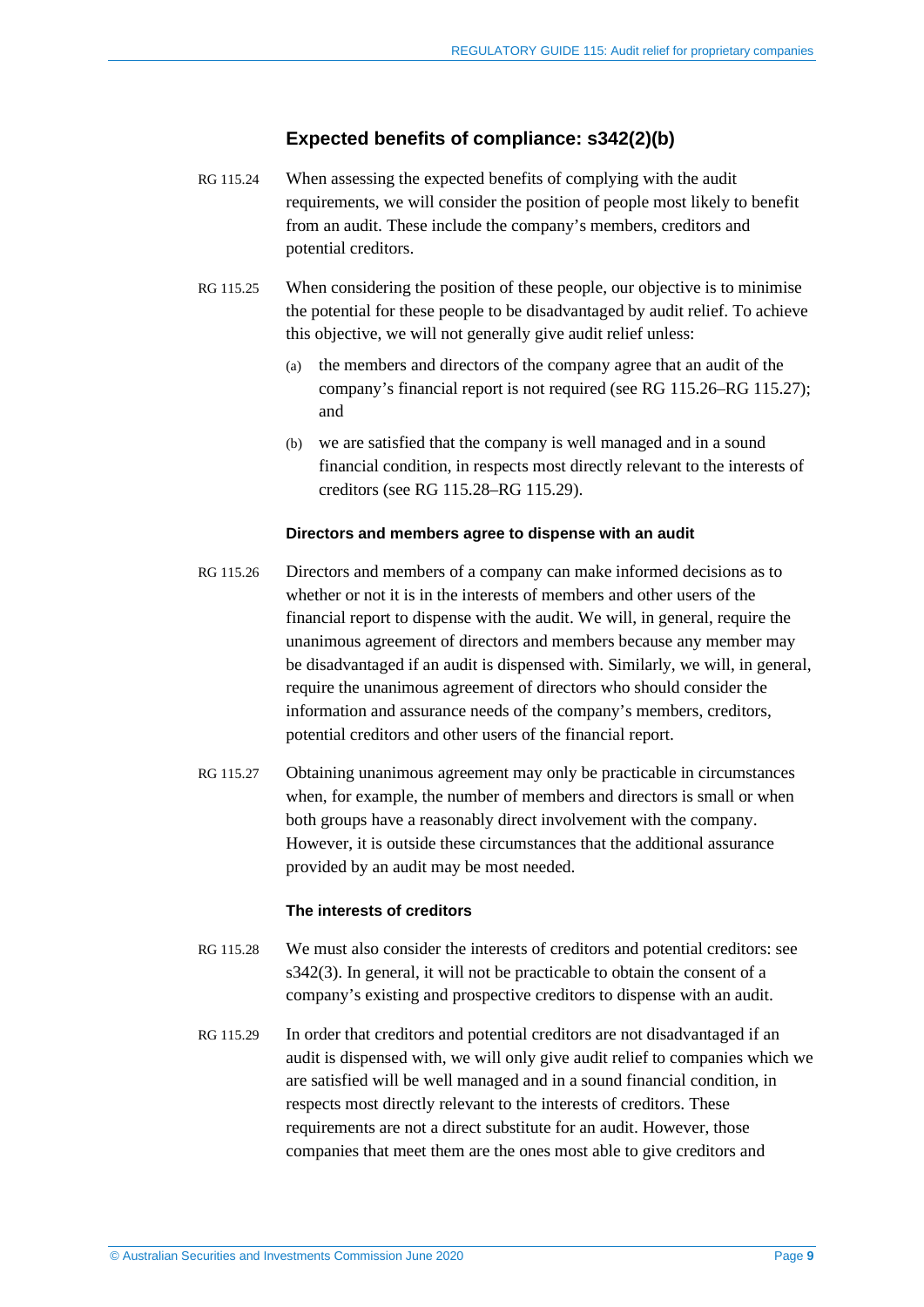potential creditors the type and quality of financial information otherwise required by the financial reporting framework.

## **Practical difficulties: s342(2)(c)**

- RG 115.30 Practical difficulties in complying effectively with the audit requirements may arise in the first year for which an audit is required. This is because a proprietary company may not be able to determine that it will be 'large' until late in its financial year: see s45A. This prevents the timely appointment of an auditor. An appointment late in a financial year, or even after the financial year end, may cause practical difficulties because this may not give an auditor enough time to properly plan and carry out the audit. This may result in additional costs and the auditor's opinion being qualified.
- RG 115.31 We will not give audit relief simply because of the late appointment of the auditor, unless the expected additional costs arising from the late appointment of an auditor, or the expected diminished benefits arising from any resulting audit qualifications, make the burden of the audit requirements unreasonable. To the extent that the increase in burden is a result of unnecessary delay in the appointment of the auditor by the company, we will not take this increased burden into account when considering giving relief.

## **Unusual aspects: s342(2)(d)**

- RG 115.32 Audit relief may also be appropriate when a proprietary company that is usually 'small' (and is not controlled by a foreign company) becomes 'large' because of an unusual aspect in its operations during the relevant financial year. This may occur, for example, when a company disposes of a major asset and as a result becomes a large proprietary company for a year by reaching \$25 million (or \$50 million for financial years commencing on or after 1 July 2019) in consolidated revenue and is not expected to be large for future financial years. In that situation, we might consider individual relief.
- RG 115.33 We will consider giving audit relief when the circumstances that result in the proprietary company being classified as 'large' can reasonably be regarded as 'one off' or unlikely to recur or unusual.
- <span id="page-9-0"></span>RG 115.34 We will not generally give audit relief to a company that is expected to be a large proprietary company on a regularly recurring basis, even though it may be classified as a small proprietary company in other years.

## **Other matters: s342(2)(e)**

RG 115.35 We will also consider any other matters that do not fall within any of the matters described in [RG 115.20](#page-7-1)[–RG 115.34](#page-9-0) if they are relevant to giving audit relief.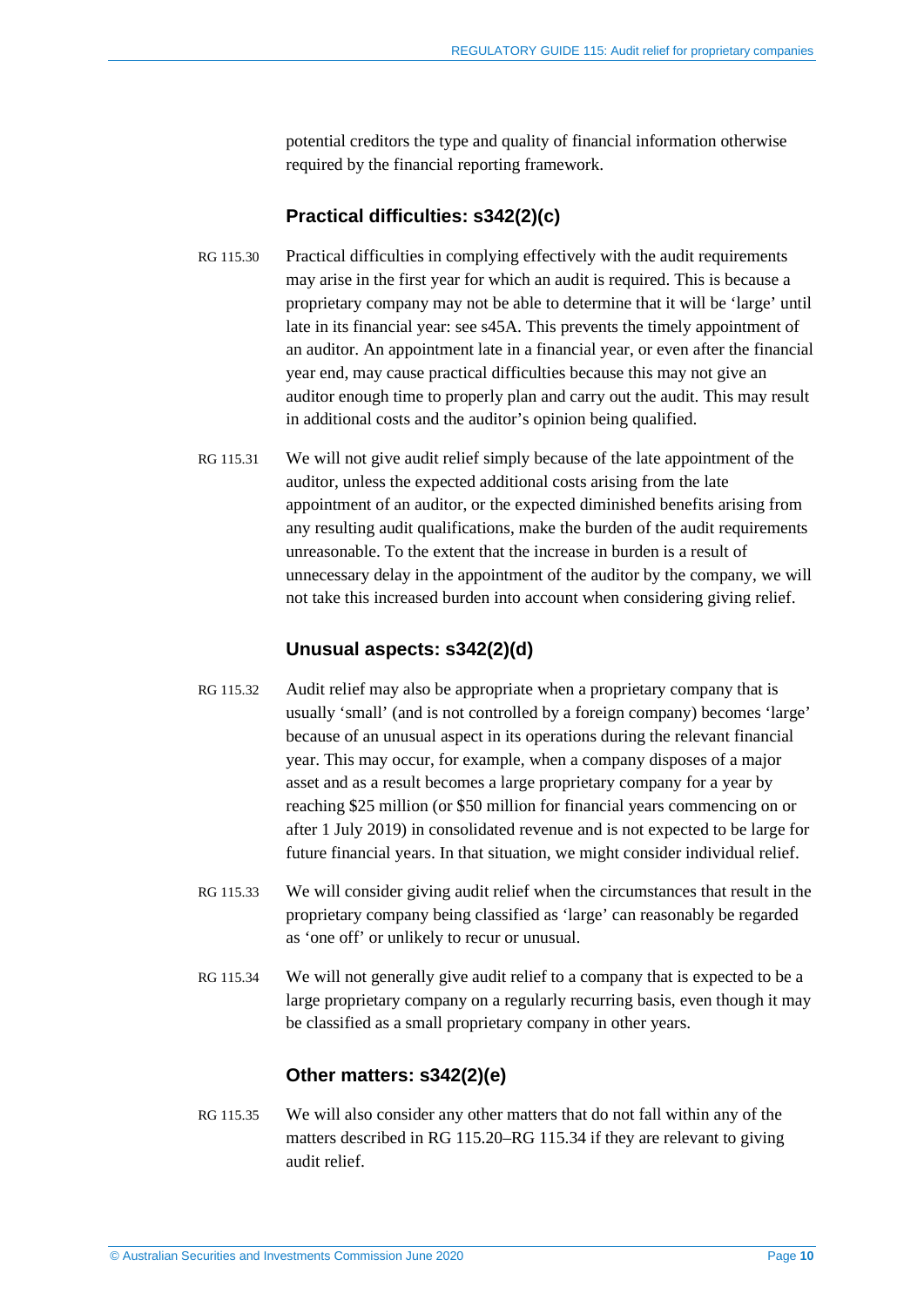# <span id="page-10-0"></span>**C ASIC audit relief**

#### **Key points**

For a company to be eligible for relief under [ASIC Corporations \(Audit](https://www.legislation.gov.au/Details/F2016L01542)  [Relief\) Instrument 2016/784,](https://www.legislation.gov.au/Details/F2016L01542) the following conditions must be met:

- the company's directors and members must have passed unanimous resolutions dispensing with an audit and, where applicable, notice of these resolutions must have been lodged with ASIC;
- the company must be well managed—having, at least, a system of quarterly management accounting in place—and must be in a sound financial condition;
- the company's financial reports must be prepared by a prescribed accountant;
- the company's financial reports and directors' reports must be lodged on time; and
- there must be no proposed modified auditor's report or material disagreement with any auditor.

A company that does not meet all the conditions of the instrument can apply to ASIC for individual audit relief: see Section [D.](#page-22-0)

# <span id="page-10-1"></span>**Relief from the reporting requirements**

RG 115.36 [ASIC Corporations \(Audit Relief\) Instrument 2016/784](https://www.legislation.gov.au/Details/F2016L01542) relieves certain proprietary companies from the obligation to:

- (a) have the company's financial report audited (see  $s301(1)$ ):
- (b) provide an auditor's report to members (see  $s314(1)(a)(iii)$  and  $316(2)$ ); and
- (c) provide a statement by the auditor about any concise financial report (see  $s314(2)(c)$ ).
- RG 115.37 The instrument also exempts the auditor of the company from the obligation to report on any discussion and analysis included in a concise financial report: see s314(3).

# <span id="page-10-2"></span>**Resolutions that an audit is not required**

RG 115.38 To be eligible for relief:

(a) the company's directors and members must have passed unanimous resolutions dispensing with an audit; and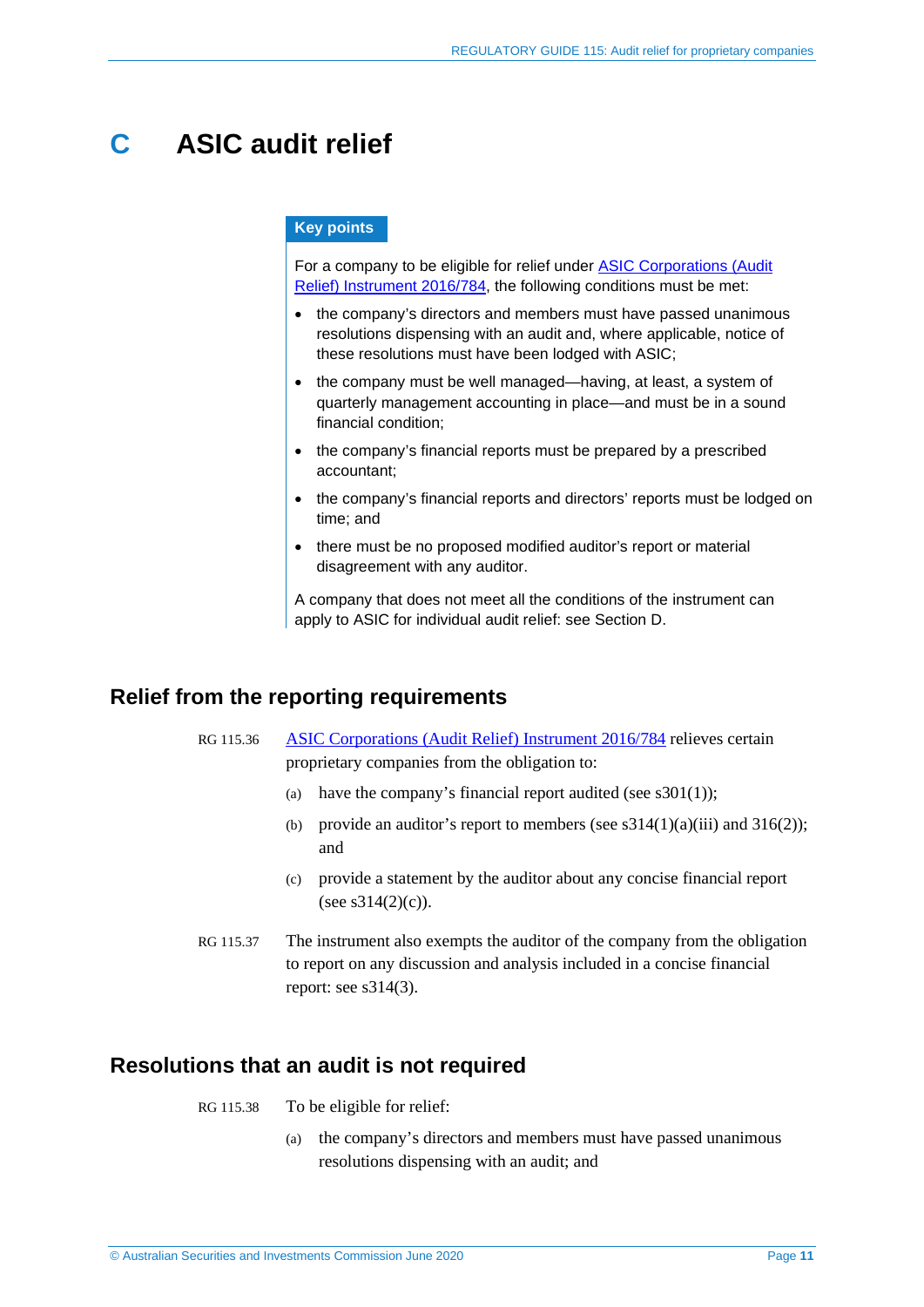(b) where applicable, notice of these resolutions must have been lodged with ASIC during the first year of reliance or following a year of nonreliance.

### **Unanimous resolutions**

- <span id="page-11-0"></span>RG 115.39 Relief will be given only when the directors and members (whether holding voting or non-voting shares) unanimously resolve that the company's financial report should not be audited for each financial year to which the relief applies. These resolutions must be made within the period commencing three months before the start of the financial year and ending four months after the end of the financial year.
- RG 115.40 It may sometimes be practically difficult to obtain the unanimous resolutions of members and directors. Such difficulties may arise when, for example, directors or members cannot be contacted for a prolonged period.
- RG 115.41 We will consider giving individual relief to dispense with this requirement where there is clear and documented evidence that:
	- (a) reasonable attempts have been made to obtain the unanimous agreement of directors and members;
	- (b) all remaining directors and members agree to dispense with the audit; and
	- (c) those who have not been contacted represent a small minority of voting rights.
- RG 115.42 The agreement of directors and the agreement of members are to be given by way of separate resolutions. The resolution of members can be passed at a general meeting or by circulating the resolution for signing.
- RG 115.43 When the resolution of members is sought at a general meeting, the members must receive a notice of meeting. In the notice of meeting the directors must state whether, in their opinion, the expected costs of having the financial statements of the company audited outweigh the expected benefits of the audit. The reasons for the directors' opinion must also be included. When the resolution of members is sought by way of a circulating resolution, this circulating resolution must be accompanied by the same information required for the notice of meeting.

### **Lodgement of notice of resolutions with ASIC**

- RG 115.44 A notice of the resolutions must be lodged with us, using [Form 382](http://asic.gov.au/regulatory-resources/forms/forms-folder/382-notification-of-resolutions-for-audit-relief-proprietary-companies/) *Notification of resolutions for audit relief: Proprietary companies*, after the resolutions of directors and members are obtained for:
	- (a) the first financial year relief under the instrument is to be applied; or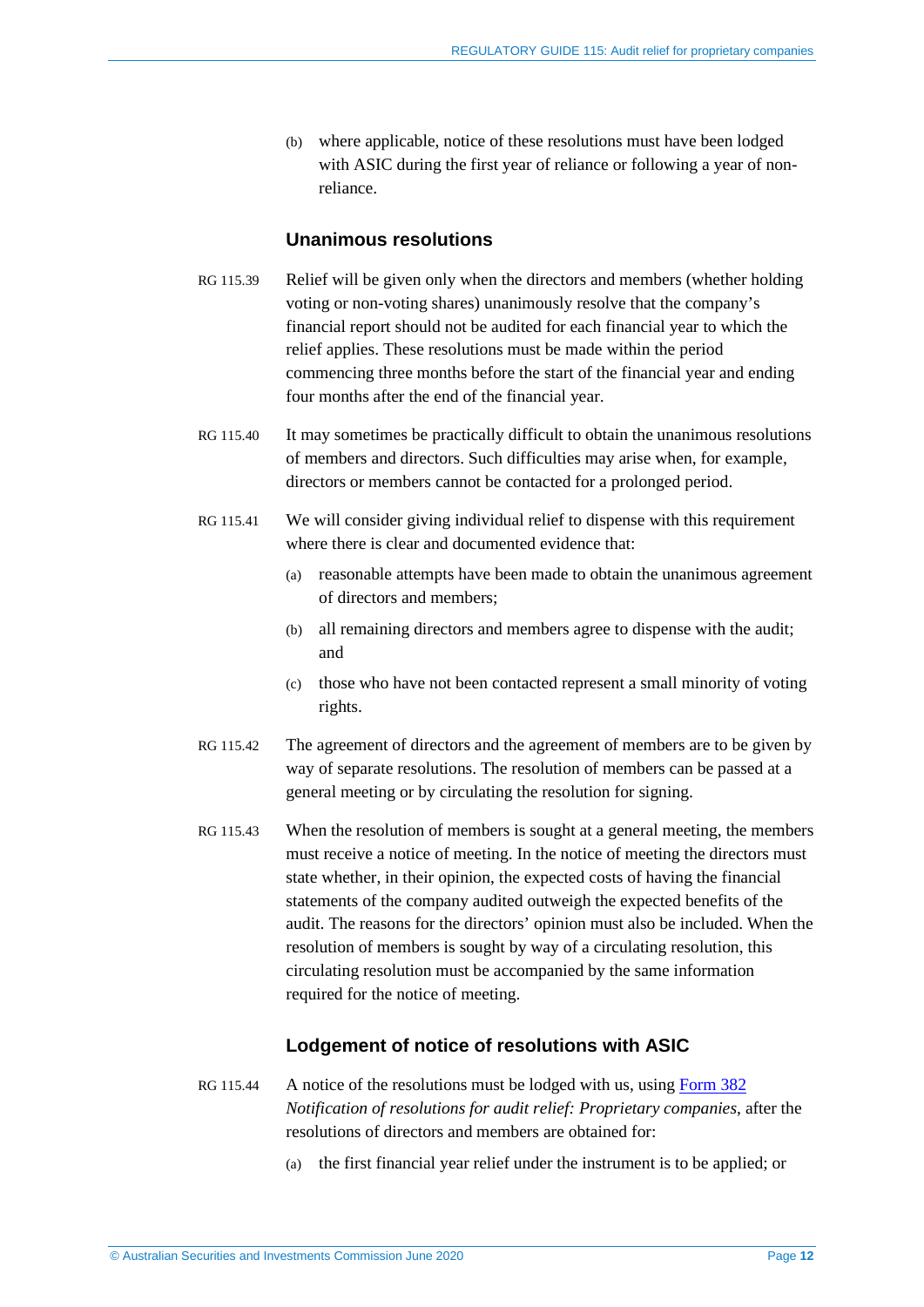(b) the first financial year relief is to be applied following a financial year in which it did not apply (if any).

The notice must be lodged during the period commencing three months before the start and ending four months after the end of the first financial year in which relief is to be applied or reapplied.

RG 115.45 If a company ceases to rely on our relief under [ASIC Corporations \(Audit](https://www.legislation.gov.au/Details/F2016L01542)  [Relief\) Instrument 2016/784,](https://www.legislation.gov.au/Details/F2016L01542) after having previously lodged a [Form 382,](http://asic.gov.au/regulatory-resources/forms/forms-folder/382-notification-of-resolutions-for-audit-relief-proprietary-companies/) a notice of cessation of relief should be lodged with us, using [Form 396](https://asic.gov.au/regulatory-resources/forms/forms-folder/396-notice-of-cessation-of-reliance-on-asic-corporations-audit-relief-instrument-2016784/) *Notice of cessation of reliance on ASIC Corporations (Audit Relief) Instrument 2016/784*. The notice should be lodged during the period commencing three months before the start and ending four months after the end of the first financial year in which relief will cease to apply. A company that does not lodge [Form 396](https://asic.gov.au/regulatory-resources/forms/forms-folder/396-notice-of-cessation-of-reliance-on-asic-corporations-audit-relief-instrument-2016784/) will not be able to reapply the relief for a future financial year.

## **Failure to make resolutions or lodge notice on time**

- RG 115.46 We are of the view that we cannot grant extensions of time to lodge [Form](http://asic.gov.au/regulatory-resources/forms/forms-folder/382-notification-of-resolutions-for-audit-relief-proprietary-companies/) 382 or to pass the resolutions of directors and members referred to in [RG 115.39.](#page-11-0) If a company fails to lodge [Form 382](http://asic.gov.au/regulatory-resources/forms/forms-folder/382-notification-of-resolutions-for-audit-relief-proprietary-companies/) on time for the first financial year that it intends to apply or reapply relief under the instrument, or fails to obtain the resolutions of directors and members for each financial year relief is intended to be applied, the company will not be able to apply the relief for the financial year in question.
- RG 115.47 As a result, the company will have a continuing obligation under the Corporations Act to prepare and lodge, and therefore should prepare and lodge, an audited financial report for the financial year in question. Further, once a company has lodged an audited financial report, it will be unable to rely on the relief for a subsequent financial year because of the condition at paragraph 6(d) of the instrument.
- RG 115.48 We will be very unlikely to grant individual relief to take away the continuing obligation to lodge an audited financial report. This is because, in such circumstances, we think the criteria in [Regulatory Guide 51](http://www.asic.gov.au/regulatory-resources/find-a-document/regulatory-guides/rg-51-applications-for-relief/) *Applications for relief* (RG 51) are very unlikely to be met. We would also be concerned about the effect of such relief on the rights of third parties. We will also be unlikely to grant a formal no-action letter in circumstances where the outstanding audited financial report has not been lodged, because the criteria i[n Regulatory Guide 108](http://asic.gov.au/regulatory-resources/find-a-document/regulatory-guides/rg-108-no-action-letters/) *No-action letters* (RG 108) are unlikely to be met.

Note: See [RG 51.67–RG 51.75](http://www.asic.gov.au/regulatory-resources/find-a-document/regulatory-guides/rg-51-applications-for-relief/) and [RG 108.29–RG](http://asic.gov.au/regulatory-resources/find-a-document/regulatory-guides/rg-108-no-action-letters/) 108.30 for further details.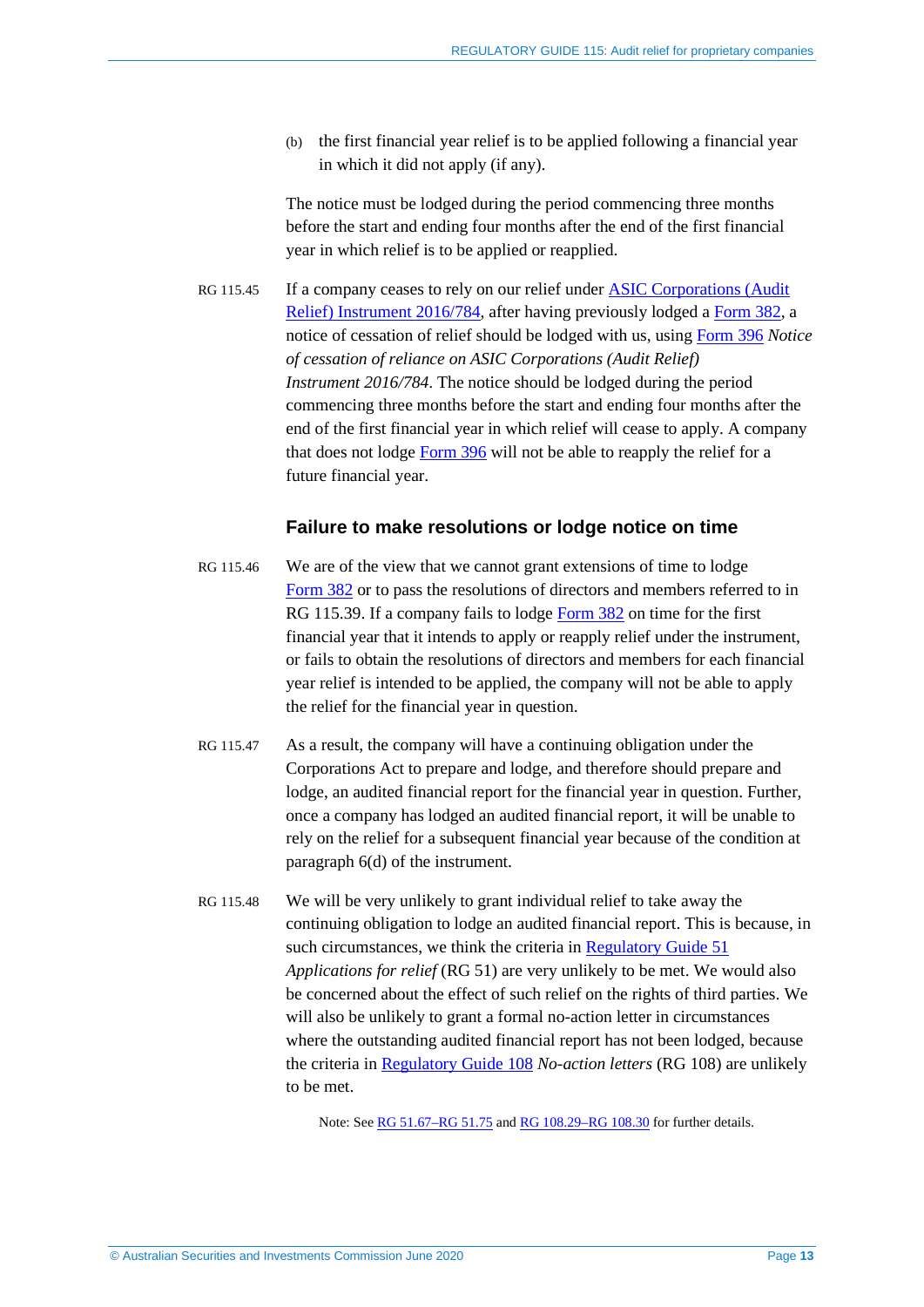#### **Purpose of the condition**

- RG 115.49 The Corporations Act requires all proprietary companies that are required to prepare financial statements under Ch 2M to have those financial statements audited. Audit relief is a privilege rather than a right. The requirements for relief under [ASIC Corporations \(Audit Relief\) Instrument 2016/784](https://www.legislation.gov.au/Details/F2016L01542) were developed as part of an extensive consultation process with creditor groups, companies, accountants and others. We will carefully consider the impact of any requested relief on these parties where these conditions are not met. It would be inappropriate to penalise creditors or others who deal with the company for a failure by the company.
- RG 115.50 The conditions in the instrument were each developed to meet specific objectives and the conditions are not interchangeable. All of the conditions must be satisfied. It is not sufficient for the company to meet all but one of the conditions of the instrument to obtain relief. For example, the fact that a company meets the financial requirements for relief does not mean that the notice that the members and directors have resolved to take advantage of audit relief (using [Form 382\)](http://asic.gov.au/regulatory-resources/forms/forms-folder/382-notification-of-resolutions-for-audit-relief-proprietary-companies/) can be lodged late. Timely lodgement of the notice is intended to provide information to creditors and others who access the public records.
- RG 115.51 Many companies engage accountants, lawyers or other advisers to prepare draft resolutions and forms. In some cases, these advisers may fail to prepare draft resolutions or forms, or to lodge forms, within the times required by the instrument. The fact that a company has chosen to outsource certain functions rather than those functions being performed by the directors or an employee does not absolve the company of its responsibilities.
- RG 115.52 Timely completion of the resolutions and the evidencing of those resolutions by the lodgement of [Form 382](http://asic.gov.au/regulatory-resources/forms/forms-folder/382-notification-of-resolutions-for-audit-relief-proprietary-companies/) serve other objectives, such as ensuring that members and directors are not pressured to agree to audit relief at a point in the financial year when it is no longer possible to obtain an unqualified audit opinion. Where the obligations are not completed on time, this may cast doubt as to whether the company is well managed and is meeting the other requirements for audit relief on time (e.g. the requirements for quarterly management accounts).
- RG 115.53 Lodging a [Form 382](http://asic.gov.au/regulatory-resources/forms/forms-folder/382-notification-of-resolutions-for-audit-relief-proprietary-companies/) and the processing of that form on the ASIC database, does not indicate that we have given any form of approval, nor does it alone enable a company to take advantage of relief under [ASIC Corporations](https://www.legislation.gov.au/Details/F2016L01542)  [\(Audit Relief\) Instrument 2016/784.](https://www.legislation.gov.au/Details/F2016L01542) A company will only have the benefit of relief if it meets all the conditions of the instrument.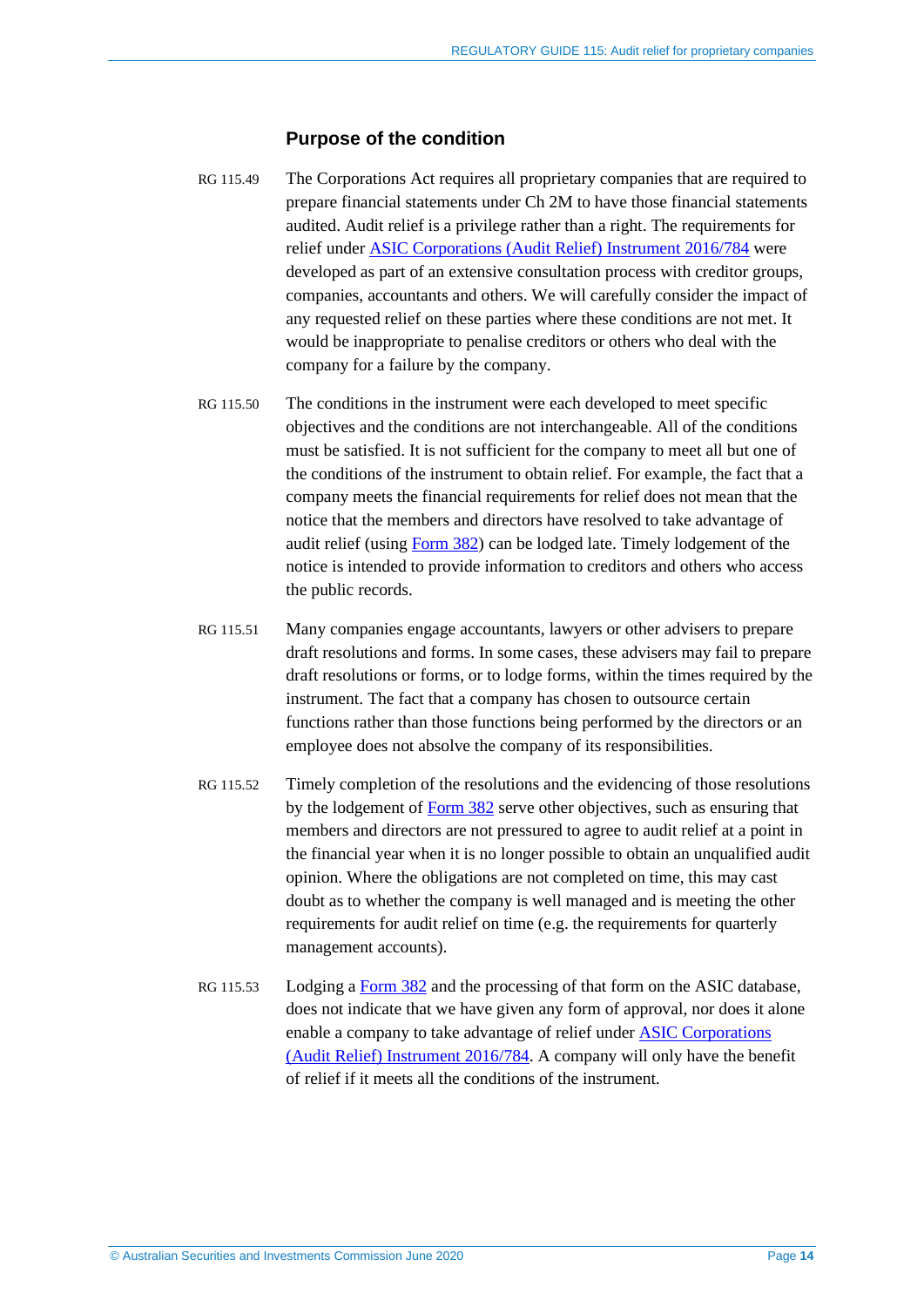## **Notice on the company to require an audit**

- RG 115.54 Even after the directors and members have resolved to dispense with an audit, any director and any member can, in certain circumstances, require the company's financial report to be audited. Similarly, holders of certain types of subordinated debt who have agreed that an audit is not required may request an audit.
- RG 115.55 This request can be made by any director at any time up until the date the directors' declaration is signed for the relevant year-end financial report. Any member, or a group of members, who individually or together control at least 5% of the voting rights can also make this request, at any time until one month before the end of the relevant financial year, or within such other time as approved, in writing, by an ASIC officer. The percentage of votes required by a member or members requesting the audit is calculated as at the close of business on the day before the notice is served on the company. The request must be in the form of a written notice served on the company: see s220 and 109Y.

# <span id="page-14-0"></span>**A well-managed company in a sound financial condition**

RG 115.56 Audit relief under [ASIC Corporations \(Audit Relief\) Instrument 2016/784](https://www.legislation.gov.au/Details/F2016L01542) will only be available to those proprietary companies that are well managed and in a sound financial condition. Paragraphs  $6(k)$ –(q) of the instrument set out the requirements and procedures to be applied by a company in this regard.

## **The company must be well managed**

- RG 115.57 Directors must have appropriate internal management systems and procedures that allow them to assess the financial condition and the solvency of the company. The nature of these systems and the frequency of these procedures must be adequate for this purpose and appropriate to the company's business and financial circumstances.
- RG 115.58 As a minimum, however, the assessment by directors must include a quarterly assessment of a profit and loss statement, balance sheet and cash flow statement of the company prepared for management purposes. This assessment should not be taken to define or limit in any way the directors' duty to prevent the company from trading while insolvent under s588G.
- RG 115.59 When making this resolution, the directors must take into account material information (if any) about the company's affairs that has become available since the end of the quarter and/or financial year.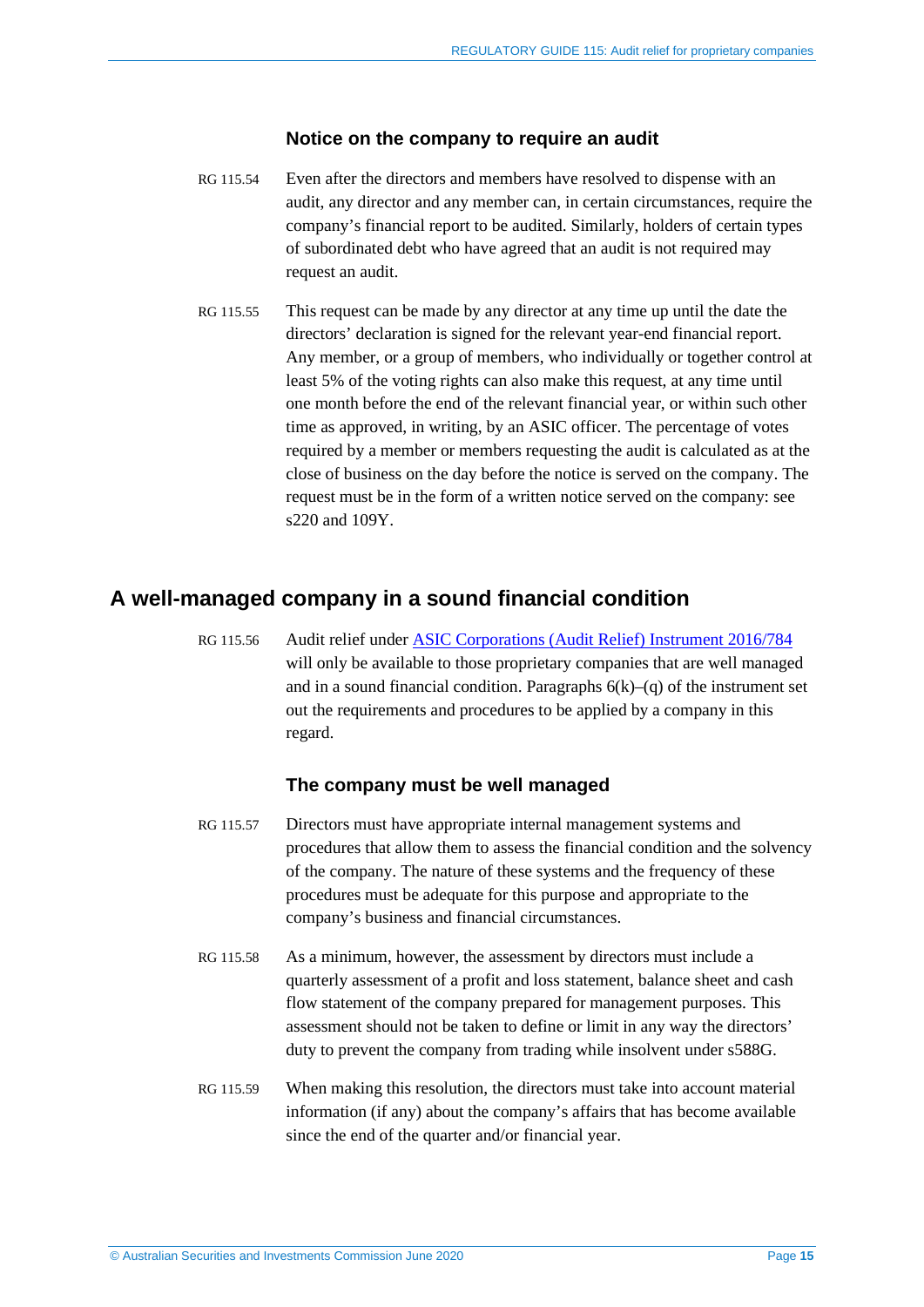- RG 115.60 A copy of the management accounts used to make this resolution and a copy of the resolution itself must be given to a member of the company or a person who is owed approved subordinated debt, if a request for these documents is received in writing.
- RG 115.61 The management accounts required by paragraph 6(k) of ASIC Corporations [\(Audit Relief\) Instrument 2016/784](https://www.legislation.gov.au/Details/F2016L01542) are not statutory accounts and the instrument does not require that they be prepared in compliance with the disclosure requirements of accounting standards. The onus is on directors to satisfy themselves that management accounts prepared under paragraph 6(k) enable them to resolve that the company has satisfied the criteria in paragraphs 6(l)–(n) of the instrument.

## **The company must be in a sound financial condition**

- <span id="page-15-2"></span><span id="page-15-1"></span><span id="page-15-0"></span>RG 115.62 To rely on **ASIC Corporations (Audit Relief) Instrument 2016/784, a** company must:
	- (a) have total liabilities not exceeding 70% of its total assets, excluding intangible assets (this ratio must be satisfied at the end of each quarter during the relevant financial year, at the end of the relevant financial year and at the time the resolution is made);
	- (b) make a profit after related income tax expense for either the relevant financial year or the immediately preceding financial year; and
	- (c) be able to pay all its debts as and when they become due and payable each quarter during the relevant financial year.

#### **Exclusion of intangible assets**

- RG 115.63 Intangible assets are excluded in the ratio in [RG 115.62\(a\)](#page-15-0) because we will generally only give relief to companies that maintain a surplus of the type of assets that:
	- (a) are less subjective in nature;
	- (b) can be recognised and traded separately;
	- (c) can be reliably measured; and
	- (d) can be realised quickly to enable timely payment of creditors.
- RG 115.64 If a company fails to meet the ratio i[n RG 115.62\(a\)](#page-15-0) but there are compensating factors, such as the existence of deeds of cross-guarantee with a financially sound holding entity (i.e. such that the combined ratio of liabilities to tangible assets of the companies is less than 70%), we may consider giving individual relief. Relief will only be given in very limited circumstances.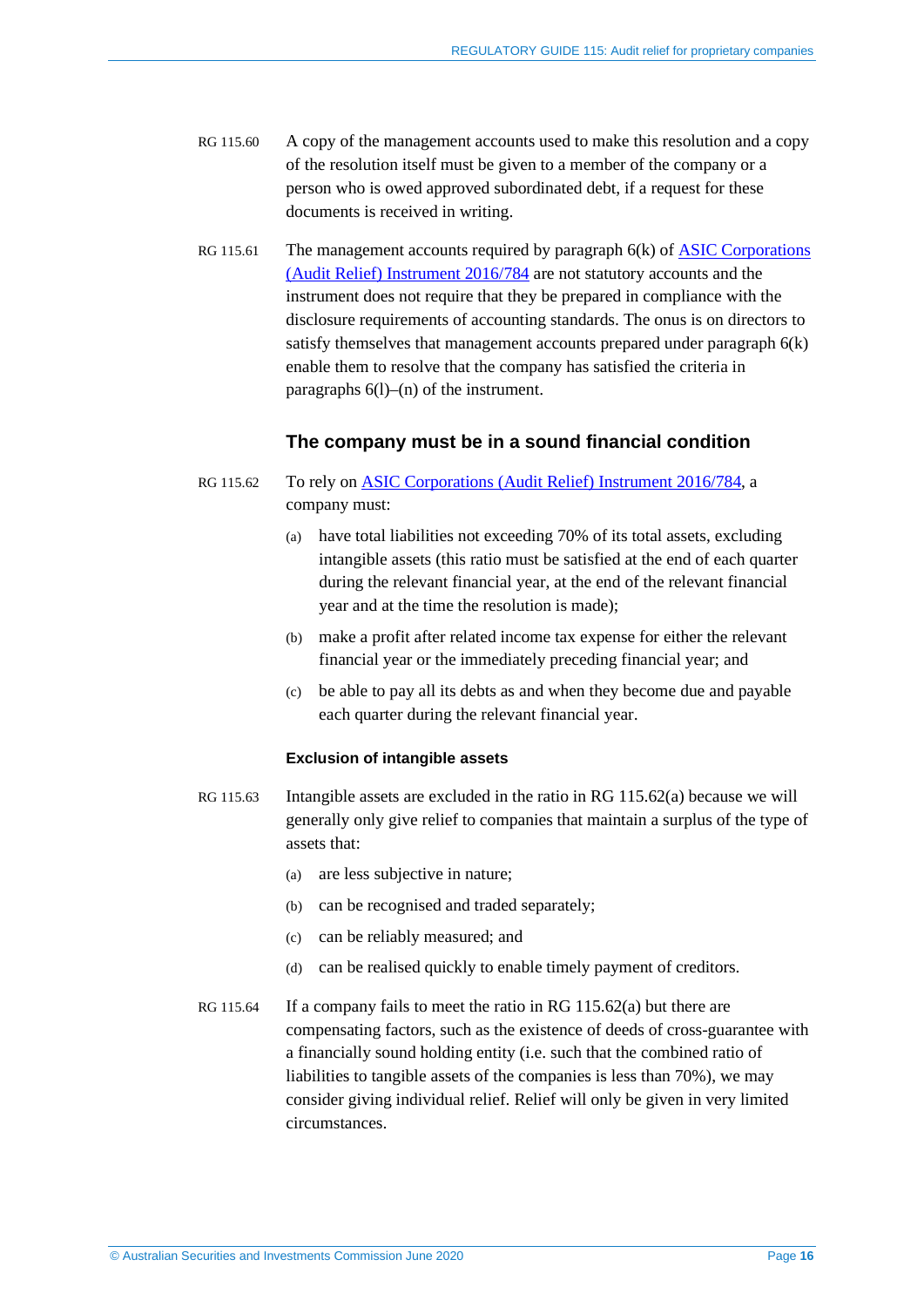#### **Consolidated basis**

<span id="page-16-0"></span>RG 115.65 The financial conditions in [RG 115.62\(a\)](#page-15-0)[–RG 115.62\(b\)](#page-15-1) must be met on a consolidated basis for the company and its controlled entities where the company prepares consolidated financial information. At year end, at the date the directors' declaration is signed, the conditions must also be met on a consolidated basis for the company and its wholly owned entities where the companies are parties to deeds of cross-guarantee for the purposes of ASIC [Corporations \(Wholly-owned Companies\) Instrument 2016/785.](https://www.legislation.gov.au/Details/F2016C01085)

#### **Accounting standards**

RG 115.66 For the purposes of the financial conditions in [RG 115.62](#page-15-2) and [RG 115.65,](#page-16-0) liabilities and assets must be determined in accordance with accounting standards (whether or not they are otherwise applicable to the company or its controlled entities), subject to any adjustments in relation to subordinated debt outlined in [RG 115.67.](#page-16-1) In particular, companies should refer to the requirements of Australian Accounting Standard [AASB 132](https://www.aasb.gov.au/Pronouncements/Current-standards.aspx) *Financial instruments: Presentation* for the classification of items such as redeemable preference shares as liabilities or equity.

#### **Inclusion of subordinated debt**

- <span id="page-16-1"></span>RG 115.67 For the purposes of the financial conditions in [RG 115.62](#page-15-2) and [RG 115.65,](#page-16-0) subordinated debt must be included as a liability unless:
	- (a) the subordination agreement is substantially in the form specified in Pro [Forma 183](https://asic.gov.au/regulatory-resources/find-a-document/pro-formas/) *Deed of subordination* (PF 183);
	- (b) the subordination agreement has been executed and lodged with us before the commencement of the financial year and has been approved by us in writing; and
	- (c) the debt is not provided by a controlled entity of the company and is not funded directly or indirectly by the company or one of its controlled entities.
- RG 115.68 The condition that the subordinated debt is not funded directly or indirectly by the company or one of its controlled entities has broad application and, for example, applies:
	- (a) even if the funding was already in place when the subordinated debt was provided to the company;
	- (b) even if the funding has not been specifically designated as relating to the subordinated debt;
	- (c) irrespective of the form of the funding (i.e. the funding may have been provided by way of equity, loans, a combination of equity and loans, trade payables, or by any other means); and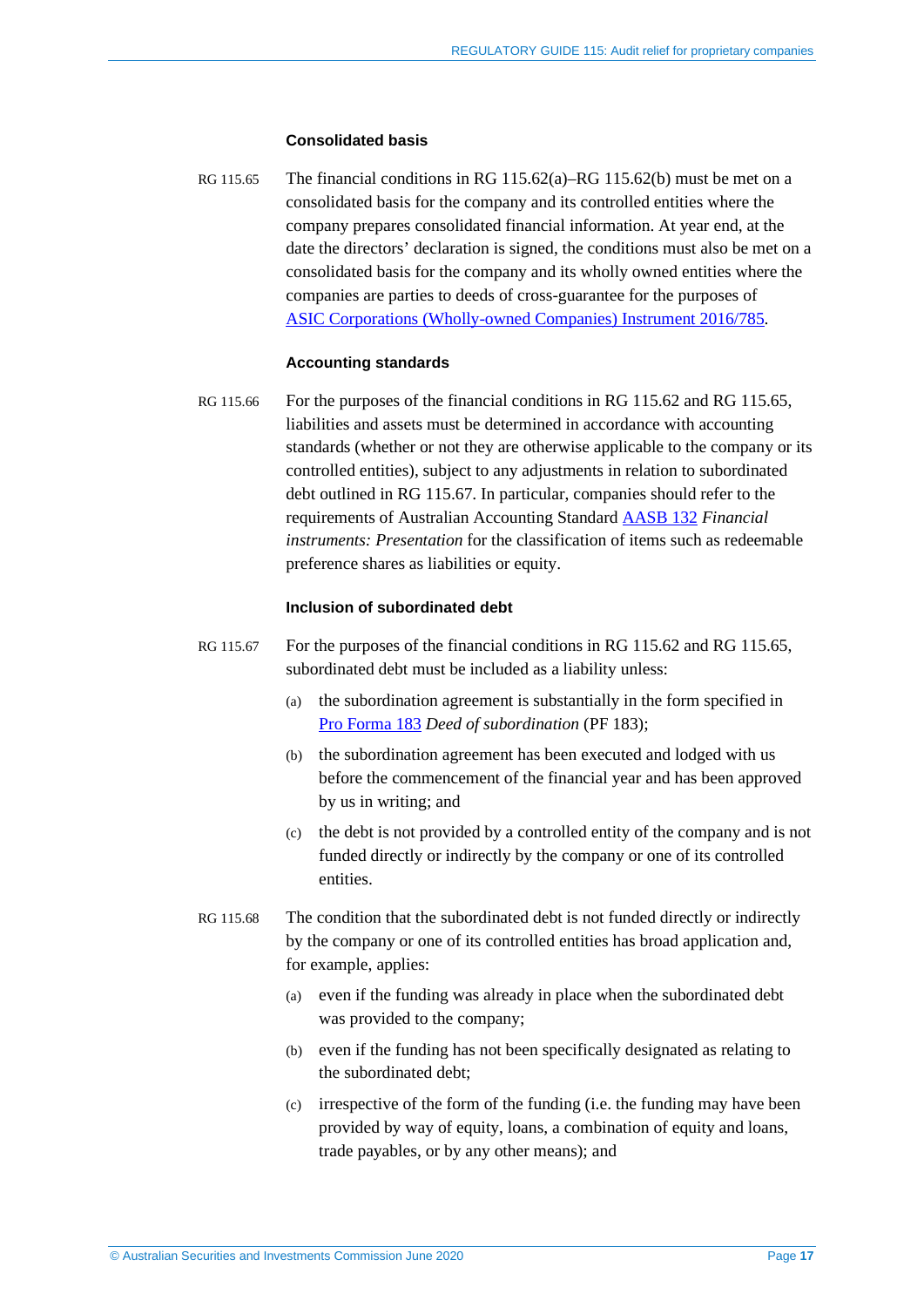- (d) even if the funding is made to a third party that provides funding to a subordinated debt holder.
- RG 115.69 A subordination agreement will not be approved by ASIC unless:
	- (a) it is substantially in the form specified in  $PF$  183. This pro forma requires ASIC to be a party to the agreement and prevents the company from repaying the debt without ASIC's prior written consent; and
	- (b) before the commencement of the relevant financial year, three copies of the agreement have been provided to the ASIC office in the state or territory in which the company's registered office is located. All copies must have already been executed by the company (under seal) and the relevant subordinated debt holder (under seal if it is a company) before they are lodged with ASIC.
- RG 115.70 If the agreement is acceptable to ASIC, we will execute the agreement and return two copies to the company. If a subordination agreement does not meet our requirements and is rejected, there may be insufficient time for the deed to be redrafted and re-executed before the commencement of the financial year. In these circumstances, relief will not be available to the company. Accordingly, companies are advised to lodge agreements with ASIC well before the commencement of the financial year.
- RG 115.71 If a subordination agreement is received by ASIC close to commencement of the financial year and is not approved by ASIC, it may not be possible for the company to provide an amended agreement before the commencement of the financial year. In such circumstances, the debt must be included as a liability for the purposes of the financial conditions of the instrument.

#### **Profitability**

- RG 115.72 If a company makes a loss after tax for two years in a row, it must have an audit in the second year. The company must have made a profit after tax for either the financial year for which the company will rely on the instrument or the financial year immediately preceding that financial year.
- RG 115.73 For example, if a company intends to rely on the instrument for the 2016–17 financial year, but has made a loss after tax for the 2015–16 financial year, the directors should have a reasonable basis for believing that the company will make a profit after tax for the year that relief is sought. If a loss after tax is also made for the 2016–17 financial year, the company will not qualify for relief under the instrument and must have its financial report audited for that year.
- RG 115.74 Once a company has lodged an audited financial report, it will be unable to rely on the relief for a subsequent financial year because of the condition at paragraph 6(d) of the instrument. The company will need to apply for individual relief: see Section [D.](#page-22-0)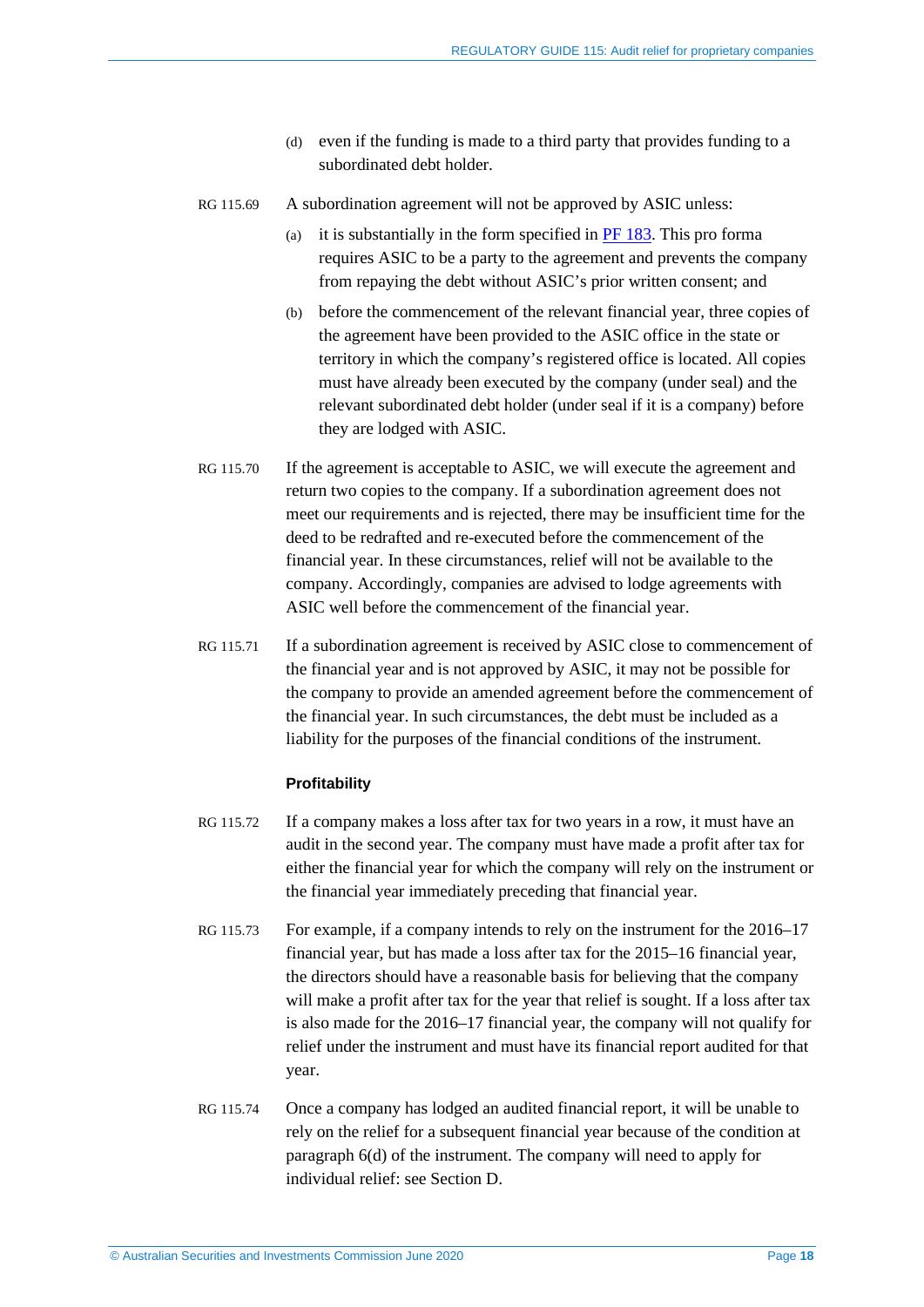- RG 115.75 If a company is required to prepare consolidated financial statements at year end under the Corporations Act or for the purposes of an ASIC instrument (e.g. as the holding entity in a closed group for the purposes of ASIC [Corporations \(Wholly-owned Companies\)](https://www.legislation.gov.au/Details/F2016C01085) Instrument 2016/785), this test must also be satisfied on a consolidated basis for the same financial year. If the company is a party to a deed of cross-guarantee for the purposes of relief for its wholly owned companies under [ASIC Corporations \(Wholly](https://www.legislation.gov.au/Details/F2016C01085)[owned Companies\) Instrument 2016/785](https://www.legislation.gov.au/Details/F2016C01085) it must also satisfy the test on a consolidated basis for the closed group (as defined in [ASIC Corporations](https://www.legislation.gov.au/Details/F2016C01085) [\(Wholly-owned Companies\) Instrument 2016/785\)](https://www.legislation.gov.au/Details/F2016C01085) and for the parties to the deed.
- RG 115.76 The compilation report (see [RG 115.80\)](#page-19-1) must be distributed to members with the financial report of the company and lodged with ASIC with the financial report.

### **Unqualified solvency statement**

- RG 115.77 The ability of the company to pay its debts as and when they fall due should also be evidenced by the directors making an unqualified solvency statement in the directors' declaration (lodged with ASIC as part of the company's financial report).
- RG 115.78 A statement is not an unqualified solvency statement if the solvency of the company is expressed to be dependent on the financial support of a third party or is otherwise conditional or subject to provisos. For example, a statement that states that a company will be able to pay its debts as and when they become due and payable subject to the continuing financial support of the company's bankers or other entities is not an unqualified solvency statement.

## **Other requirements**

RG 115.79 Companies that take the benefit of this audit relief must also comply with paragraphs  $6(t)$ –(v) and paragraph  $7(3)$  of [ASIC Corporations \(Wholly](https://www.legislation.gov.au/Details/F2016C01085)[owned Companies\) Instrument 2016/785.](https://www.legislation.gov.au/Details/F2016C01085) These paragraphs deal with lodgements of reports, disclosure that the financial report has not been audited, proposed modifications to the auditor's report and making copies of the management accounts available to members or subordinated debt providers.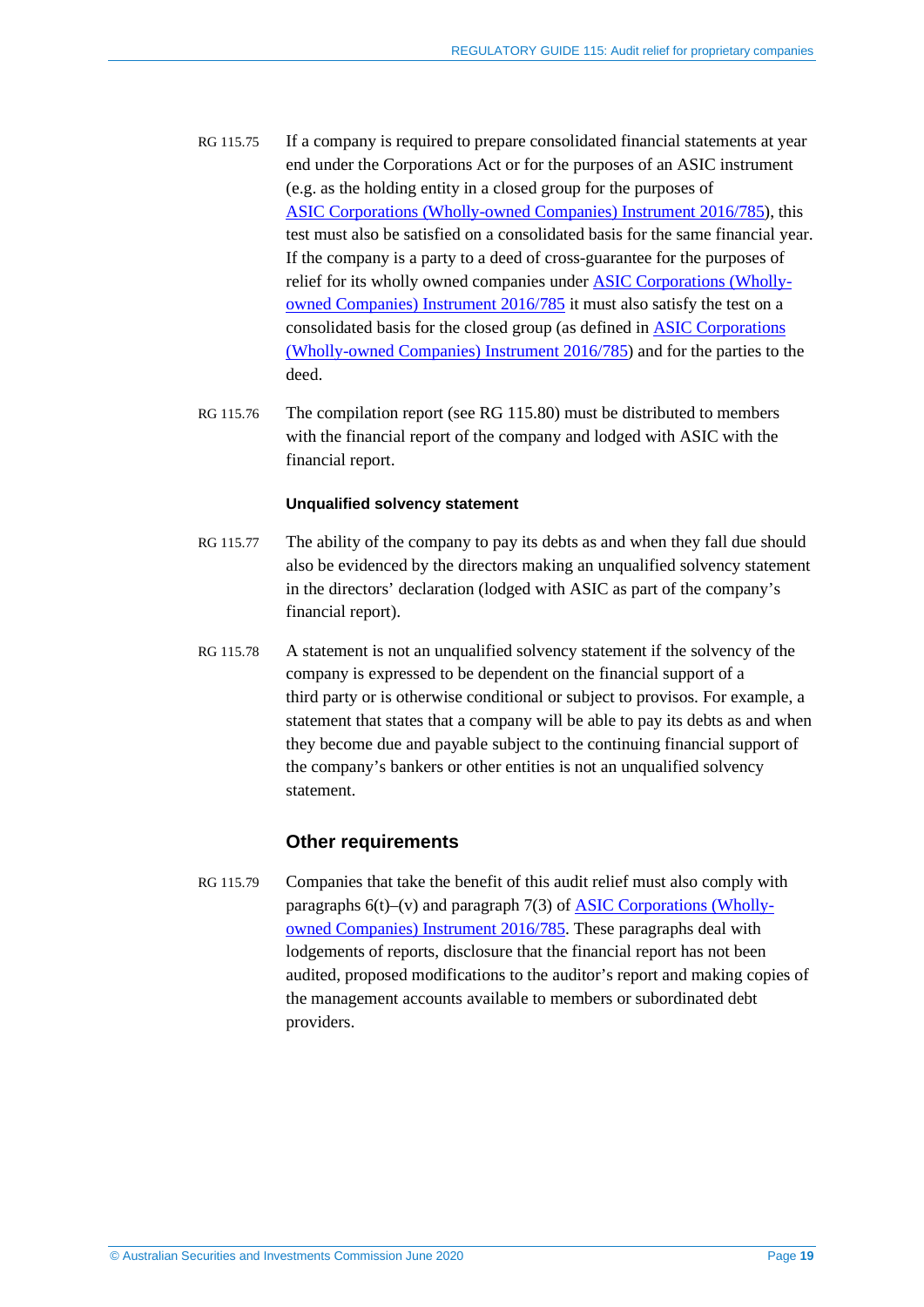## <span id="page-19-1"></span><span id="page-19-0"></span>**Financial report compiled by a prescribed accountant**

- RG 115.80 In order that professional competence and due care are used in compiling the year-end financial report, it must be:
	- (a) compiled by a prescribed accountant (see [RG 115.81](#page-19-2) and the definition in s4 of [ASIC Corporations \(Audit Relief\) Instrument 2016/784\)](https://www.legislation.gov.au/Details/F2016L01542); and
	- (b) compiled in accordance with the Accounting Professional and Ethical Standard [APES 315](https://www.apesb.org.au/page.php?id=12) *Compilation of financial information* (APES 315) (or some corresponding compilation rules or guidelines approved by ASIC).
- <span id="page-19-2"></span>RG 115.81 A prescribed accountant is:
	- (a) a member of CPA Australia (CPAA), who is entitled to use the postnominals CPA or FCPA, and at or about the time of the member's most recent renewal of membership has confirmed in writing to CPAA that they comply with CPAA's continuing professional education requirements;
	- (b) a member of Chartered Accountants Australia and New Zealand (CA ANZ), who is entitled to use the post-nominals CA, ACA or FACA, and at or about the time of the member's most recent renewal of membership has confirmed in writing to CA ANZ that they comply with CA ANZ's continuing professional education requirements;
	- (c) a member of the Institute of Public Accountants (IPA), who is entitled to use the post-nominals AIPA, MIPA or FIPA, and at or about the time of the member's most recent renewal of membership has confirmed in writing to the IPA that they comply with the IPA's continuing professional education requirements; or
	- (d) another accountant approved by us for the purpose of compiling financial reports under this guide and who reasonably believes they comply with such requirements as may be specified by us.

A prescribed accountant may be an employee of the company. [APES 315](https://www.apesb.org.au/page.php?id=12) also applies to employees engaged in compiling financial reports for their employers.

- RG 115.82 When considering an application for another accountant to be approved under [RG 115.81,](#page-19-2) we will consider all relevant matters, including:
	- (a) the rules of ethical conduct of any relevant professional body;
	- (b) the disciplinary procedures of that body with respect to its members;
	- (c) the academic qualifications required to become a member of that body;
	- (d) the type and amount of experience required to become a member of that body;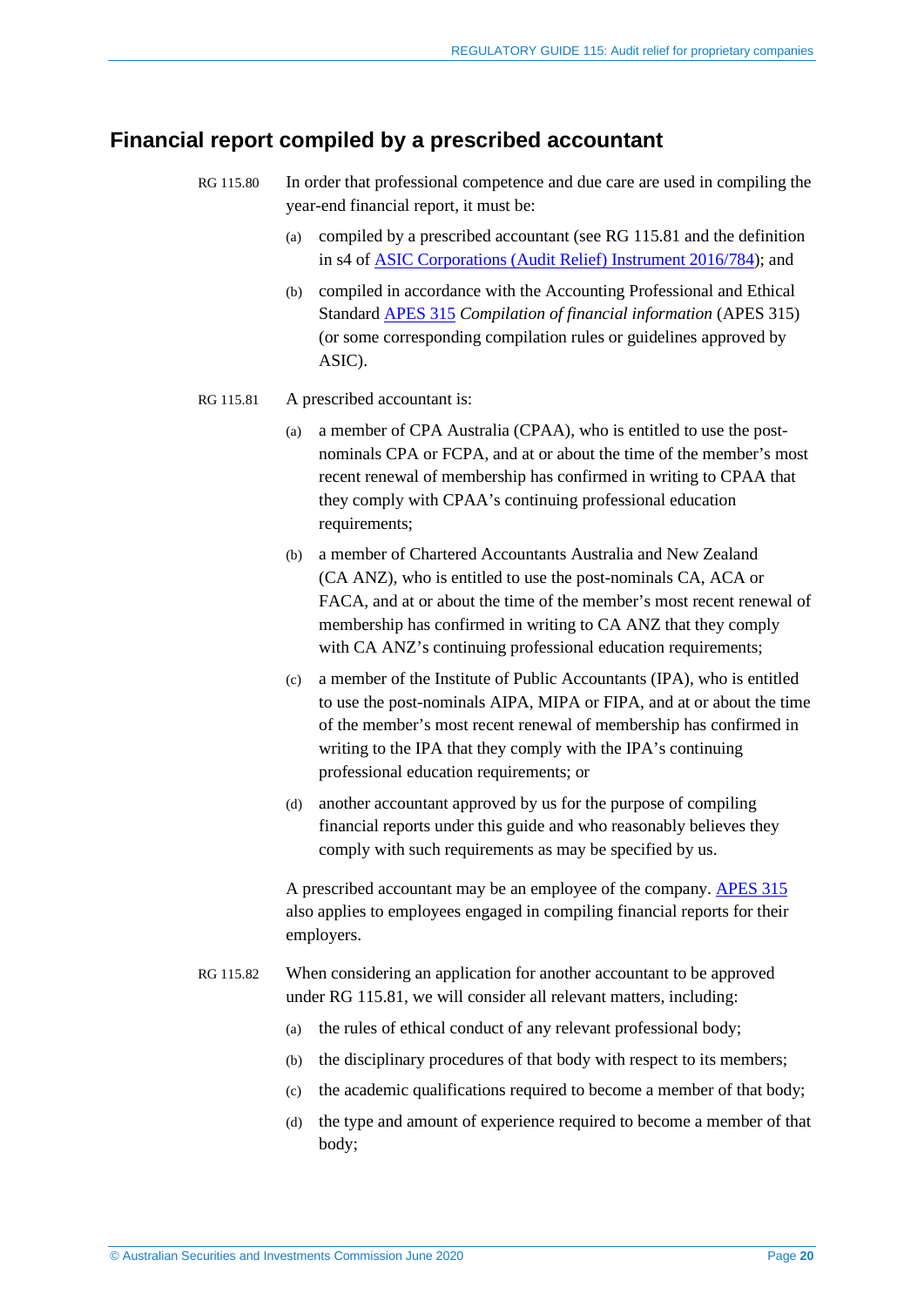- (e) the continuing professional development/education requirements applied by that body to its members; and
- (f) whether members of that body are required to comply wit[h APES](https://www.apesb.org.au/page.php?id=12) 315 (or some equivalent rules or guidelines approved by us).

## <span id="page-20-0"></span>**Timely lodgement of financial report and directors' report**

- RG 115.83 Relief from the audit requirements is only available if a company lodges its financial report and directors' report for the relevant financial year and the immediately preceding financial year within the deadlines in the Corporations Act or within such additional time as is approved in writing by an ASIC officer. We regard timely lodgement of the company's unaudited financial report and its directors' report as an essential requirement for audit relief. Failure to lodge the financial report on time will mean that the company cannot rely on this relief in a subsequent financial year.
- RG 115.84 If the company takes advantage of audit relief, its directors must state in the directors' report for the relevant financial year that they have:
	- (a) relied on audit relief given by us; and
	- (b) complied with all the requirements of this relief.

## <span id="page-20-1"></span>**No proposed modified auditor's report or material disagreement**

- RG 115.85 To mitigate any risk directors and members of a company might be pressured to take advantage of relief because a modified audit opinion is expected, relief from the audit requirements is only available if there:
	- (a) is no proposed modified auditor's report; and
	- (b) there are no disagreements or unresolved issues with any auditor over accounting treatments or amounts in the company's financial report for the relevant financial year.

# <span id="page-20-2"></span>**Applying for an extension of time**

- RG 115.86 Extensions of time may be approved in writing by an ASIC officer: see paragraphs  $6(g)$ ,  $6(k)$ –(1) and  $7(3)$  of ASIC Corporations (Audit Relief) [Instrument 2016/784.](https://www.legislation.gov.au/Details/F2016L01542)
- RG 115.87 An application for an extension of time must:
	- (a) be made to the ASIC office in the state or territory in which the company's registered office is located, or by email to [applications@asic.gov.au;](mailto:applications@asic.gov.au)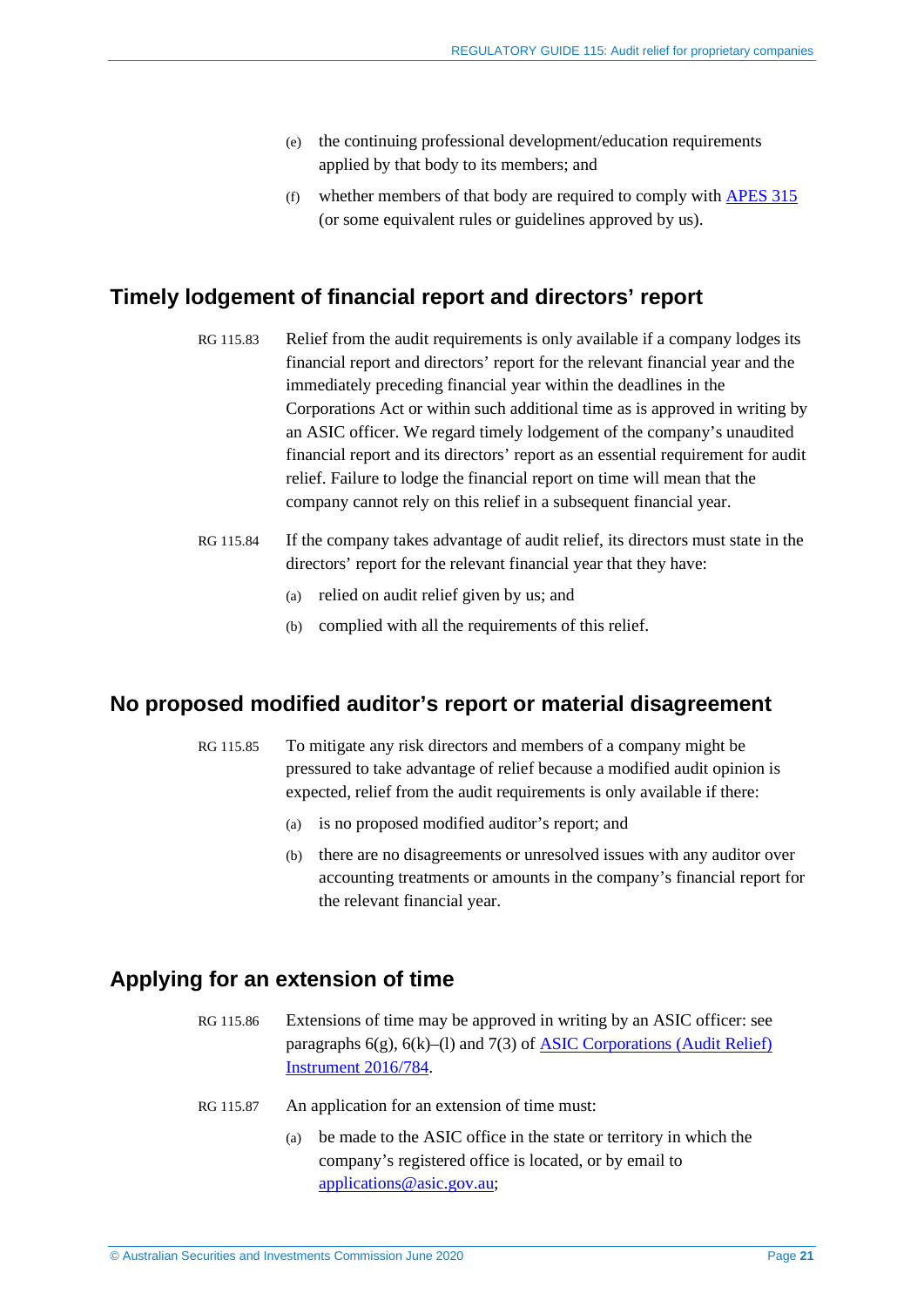- (b) confirm that the company and its directors have complied with all of the other conditions of [ASIC Corporations \(Audit Relief\)](https://www.legislation.gov.au/Details/F2016L01542)  [Instrument](https://www.legislation.gov.au/Details/F2016L01542) 2016/784 within the required time; and
- (c) be made in writing and be signed by a director or by the company secretary.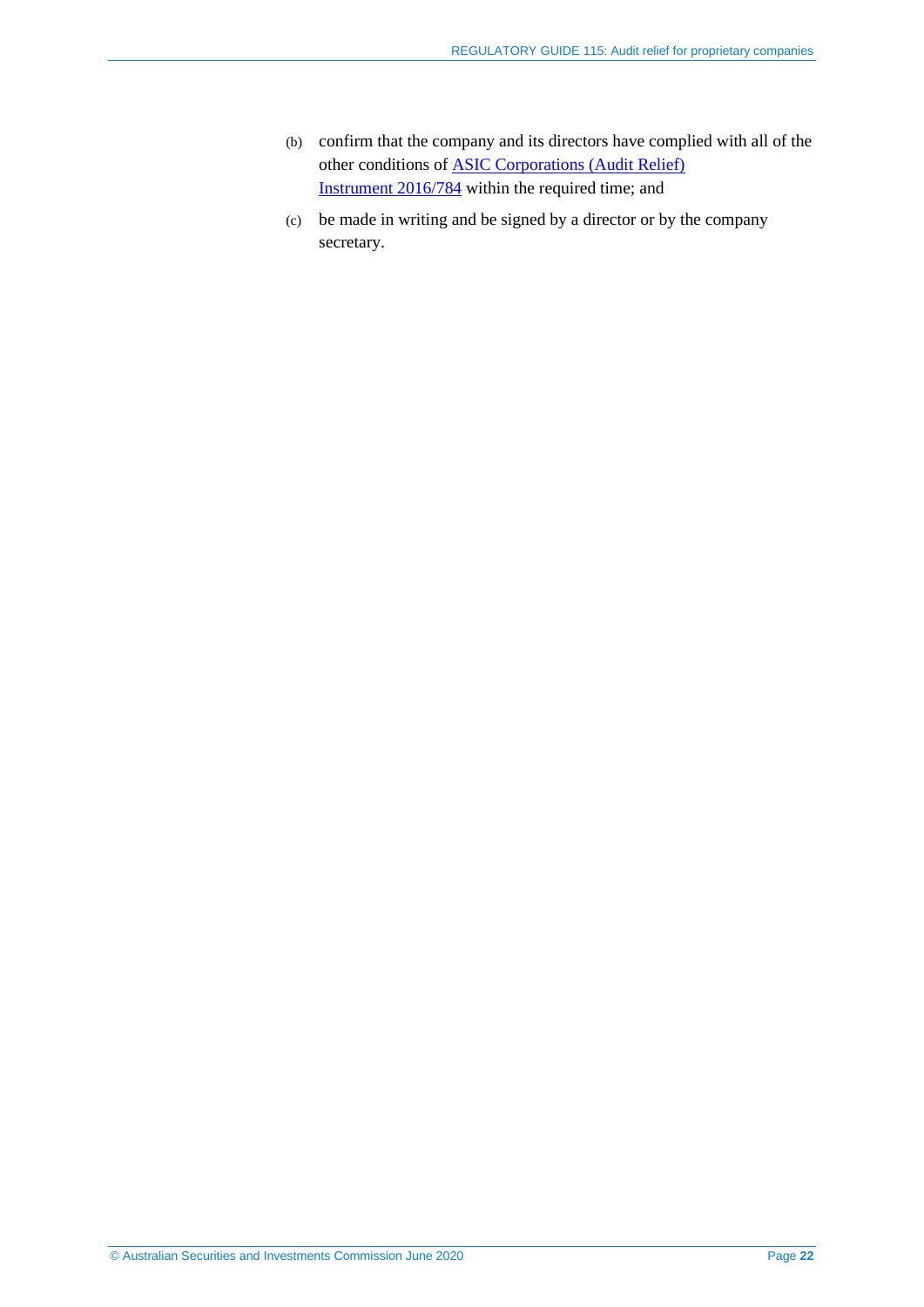# <span id="page-22-0"></span>**D Individual relief**

#### **Key points**

A proprietary company that is not eligible for relief under [ASIC Corporations](https://www.legislation.gov.au/Details/F2016L01542)  [\(Audit Relief\) Instrument 2016/784](https://www.legislation.gov.au/Details/F2016L01542) may apply for individual relief in certain circumstances.

# <span id="page-22-1"></span>**Applying for individual relief**

RG 115.88 A proprietary company that is not eligible for relief under ASIC [Corporations \(Audit Relief\) Instrument 2016/784](https://www.legislation.gov.au/Details/F2016L01542) may apply for individual relief with supporting documentation covering the matters set out in this guide. Applications should be made in writing in accordance with a resolution of directors and a statement of the reasons for seeking relief (see s340) and accompanied by ASIC's prescribed fee.

> Note: A proprietary company may also propose further relief if there are a number of companies in a similar position.

- RG 115.89 The requirements of ASIC Corporations [\(Audit Relief\) Instrument 2016/784](https://www.legislation.gov.au/Details/F2016L01542) indicate when relief may be given to a proprietary company. Any individual exemptions will generally contain most of the requirements set out in the instrument. When companies do not comply with the requirements of the instrument but meet our policy as set out in this guide in some other way, relief may be given on the basis of analogous requirements. Companies should state in their applications for individual relief the requirements of the instrument that they do not satisfy and the proposed analogous requirements.
- RG 115.90 When making an application for individual relief, an applicant should ensure that there will be sufficient time for us to consider the application and serve notice of any order on the company before the s319(3) lodgement deadline for the financial year has expired. Section 340 applications should normally be lodged no later than one month before the end of the financial year for which the relief is being sought. Additional time should be allowed for applications that are novel or outside the scope of existing policy.
- RG 115.91 In assessing applications, we may request additional information from the company. A company that does not comply with the requirements of the instrument (including paragraphs  $6(e)$ –(f) and  $6(k)$ –(n)) pending a response from ASIC will not be eligible for relief even if we grant the application.
- RG 115.92 In granting individual relief, we may impose conditions. For example, a company may have been unable to obtain relief under the instrument because the required resolutions of members and directors were not passed on time or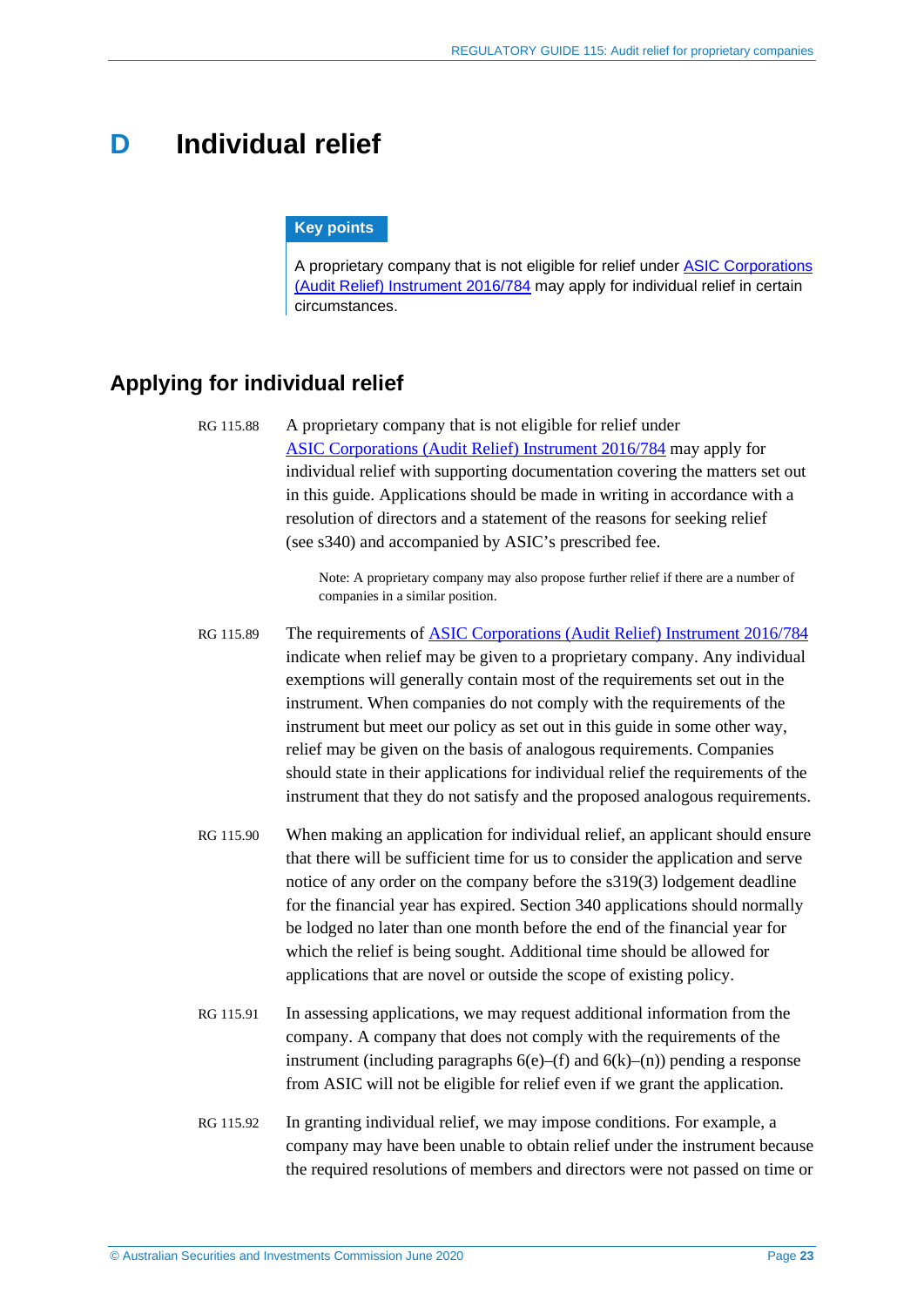the company did not lodge notification of those resolutions on time. We could require such a company to submit copies of management accounts for two quarters within one month of the end of the quarters to which they relate.

# <span id="page-23-0"></span>**Companies that had an audit during 1993 or a later year**

- RG 115.93 Subject to the exemption provided in paragraph 6(d) of the instrument for certain small proprietary companies, relief under the instrument is only available to companies that have not had an audit in 1993 or a later year. This may include companies that have been registered or incorporated since 1993 and that have not had an audit since registration or incorporation.
- RG 115.94 A company that has been audited during 1993 or a later year may apply to ASIC for individual relief in relation to that year. An application to ASIC for such relief must consider  $\overline{RG}$  43 and  $\overline{RG}$  51 and must:
	- (a) be signed by a director of the company;
	- (b) state that it is made in accordance with the authorisation of directors;
	- (c) be received by the ASIC office in the state or territory in which the company's registered office is located before the commencement of the financial year;
	- (d) confirm that the directors reasonably expect that all of the requirements of the instrument will be complied with for the financial year;
	- (e) state the reasons why the company did not obtain relief under the instrument (or a corresponding previous instrument or class order), where applicable;
	- (f) if the company had not met a requirement of the instrument (or a corresponding previous instrument or class order) in a previous year, state the reasons why it did not previously meet the requirement but is now expected to meet that requirement;
	- (g) state the reasons why the company believes that an audit would impose unreasonable burdens, considering s342;
	- (h) where applicable, explain why changes in the company's circumstances mean that an audit will impose unreasonable burdens in the financial year but did not impose unreasonable burdens in the year an audit was conducted;
	- (i) detail any other matters that the applicant believes may be relevant to our assessment of the application; and
	- (j) be accompanied by the prescribed fee.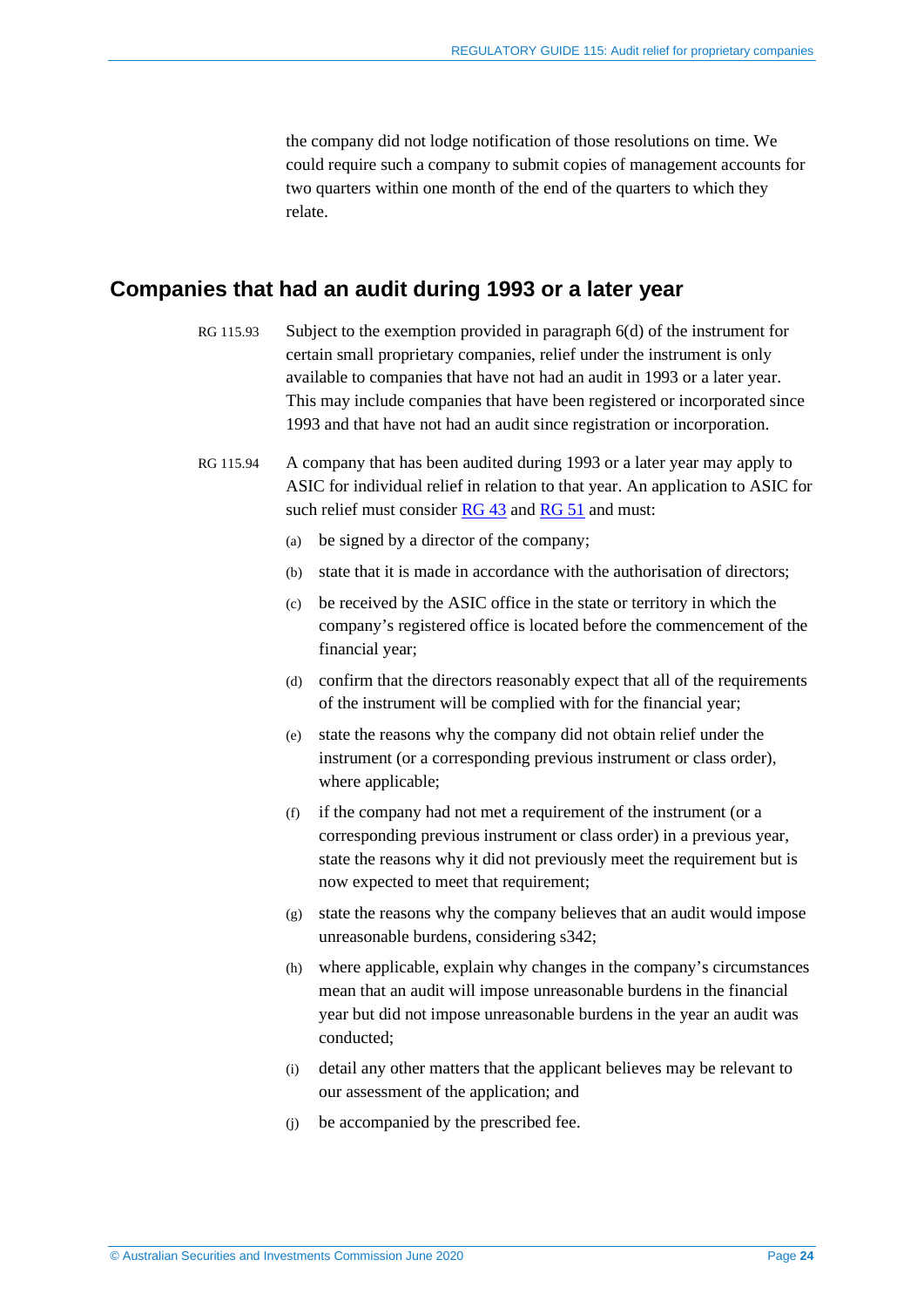# **Key terms**

| Term                      | <b>Meaning in this document</b>                                                                                |
|---------------------------|----------------------------------------------------------------------------------------------------------------|
| AASB                      | Australian Accounting Standards Board                                                                          |
| accounting standards      | Standards issued by the AASB under s334 of the<br><b>Corporations Act</b>                                      |
| AFS licensee              | A person who holds an AFS licence under s913B of the<br><b>Corporations Act</b>                                |
| APES 315 (for<br>example) | A standard issued by the Accounting Professional and<br>Ethical Standards Board (in this example numbered 315) |
| ASA 202 (for<br>example)  | An auditing standard issued by the Auditing and<br>Assurance Standards Board (in this example numbered<br>202) |
| ASIC                      | Australian Securities and Investments Commission                                                               |
| ASIC officer              | Officers of ASIC to whom ASIC's powers and functions<br>under s340 of the Corporations Act have been delegated |
| audit relief              | Relief from the audit requirements of Ch 2M of the<br><b>Corporations Act</b>                                  |
| audit requirements        | The audit obligations described in Ch 2M of the<br><b>Corporations Act</b>                                     |
| auditing standards        | Standards issued by the Auditing and Assurance<br>Standards Board under s336 of the Corporations Act           |
| CA ANZ                    | Chartered Accountants Australia and New Zealand                                                                |
| Ch 2M (for example)       | A chapter of the Corporations Act (in this example<br>numbered 2M), unless otherwise specified                 |
| <b>Corporations Act</b>   | Corporations Act 2001, including regulations made for the<br>purposes of that Act                              |
| <b>CPAA</b>               | <b>CPA Australia</b>                                                                                           |
| Div 4 (for example)       | A division of the Corporations Act (in this example<br>numbered 4), unless otherwise specified                 |
| financial report          | A full-year or half-year financial report required under<br>Pt 2M.3 of the Corporations Act                    |
| IPA                       | Institute of Public Accountants                                                                                |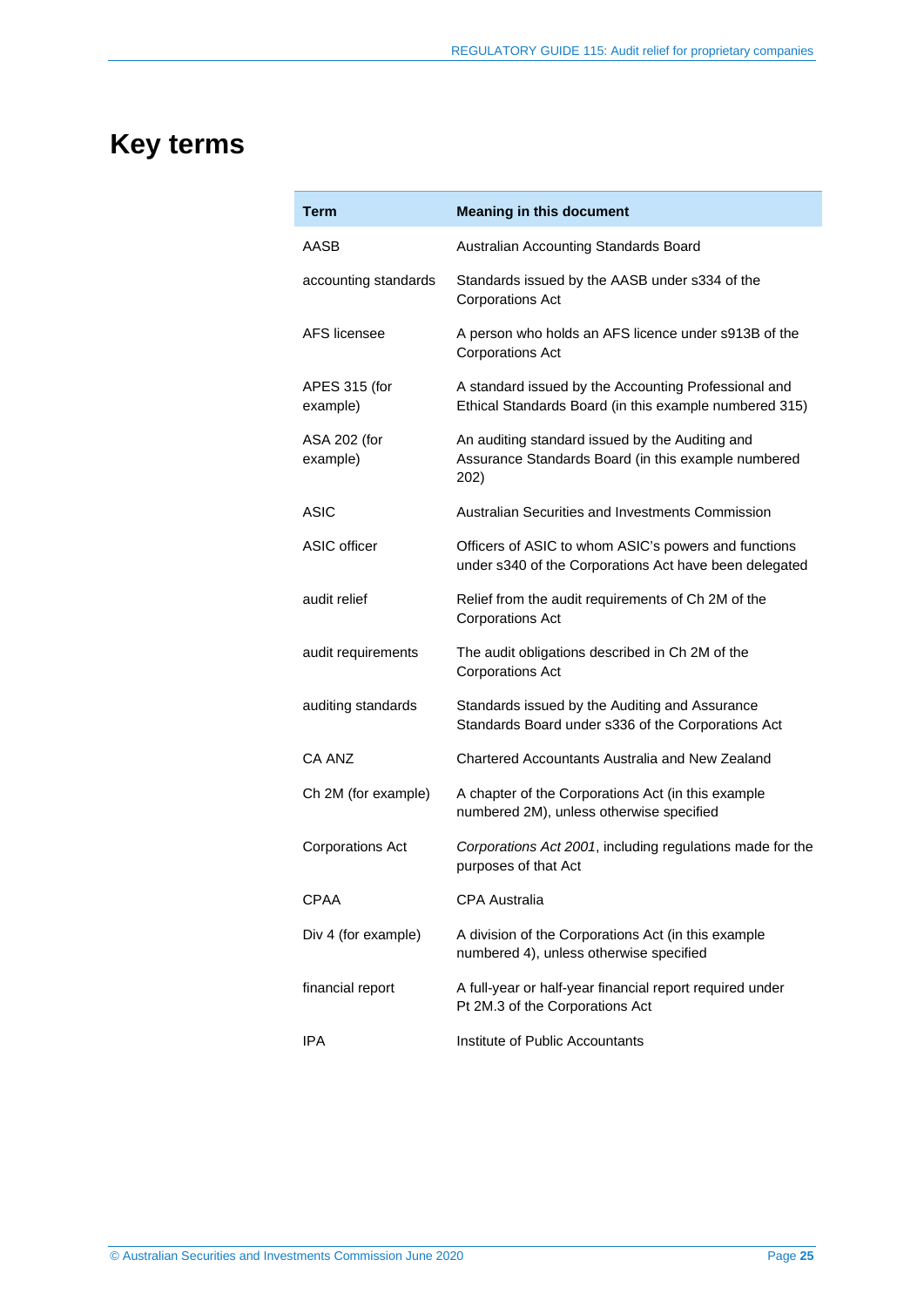| <b>Term</b>                     | <b>Meaning in this document</b>                                                                                                                                                                                                                                                                                                                                      |
|---------------------------------|----------------------------------------------------------------------------------------------------------------------------------------------------------------------------------------------------------------------------------------------------------------------------------------------------------------------------------------------------------------------|
| large proprietary<br>company    | A large proprietary company that is not:<br>• a large 'grandfathered' proprietary company under<br>s319(4) of the old Corporations Law (as taken to be<br>included in the Corporations Act by s1408(2));<br>• a disclosing entity;<br>• a borrowing corporation;<br>• a guarantor of a borrowing corporation; or<br>• a licensed securities dealer or futures broker |
| old Corporations Law            | Has the meaning given in s1371 of the Corporations Act                                                                                                                                                                                                                                                                                                               |
| paragraph 6(d) (for<br>example) | A paragraph of ASIC Corporations (Audit Relief)<br>Instrument 2016/784 (in this example numbered $6(d)$ ),<br>unless otherwise specified                                                                                                                                                                                                                             |
| Pt 2M.2 (for example)           | A part of the Corporations Act (in this example numbered<br>2M.2), unless otherwise specified                                                                                                                                                                                                                                                                        |
| RG 43 (for example)             | An ASIC regulatory guide (in this example numbered 43)                                                                                                                                                                                                                                                                                                               |
| s340 (for example)              | A section of the Corporations Act (in this example<br>numbered 340), unless otherwise specified                                                                                                                                                                                                                                                                      |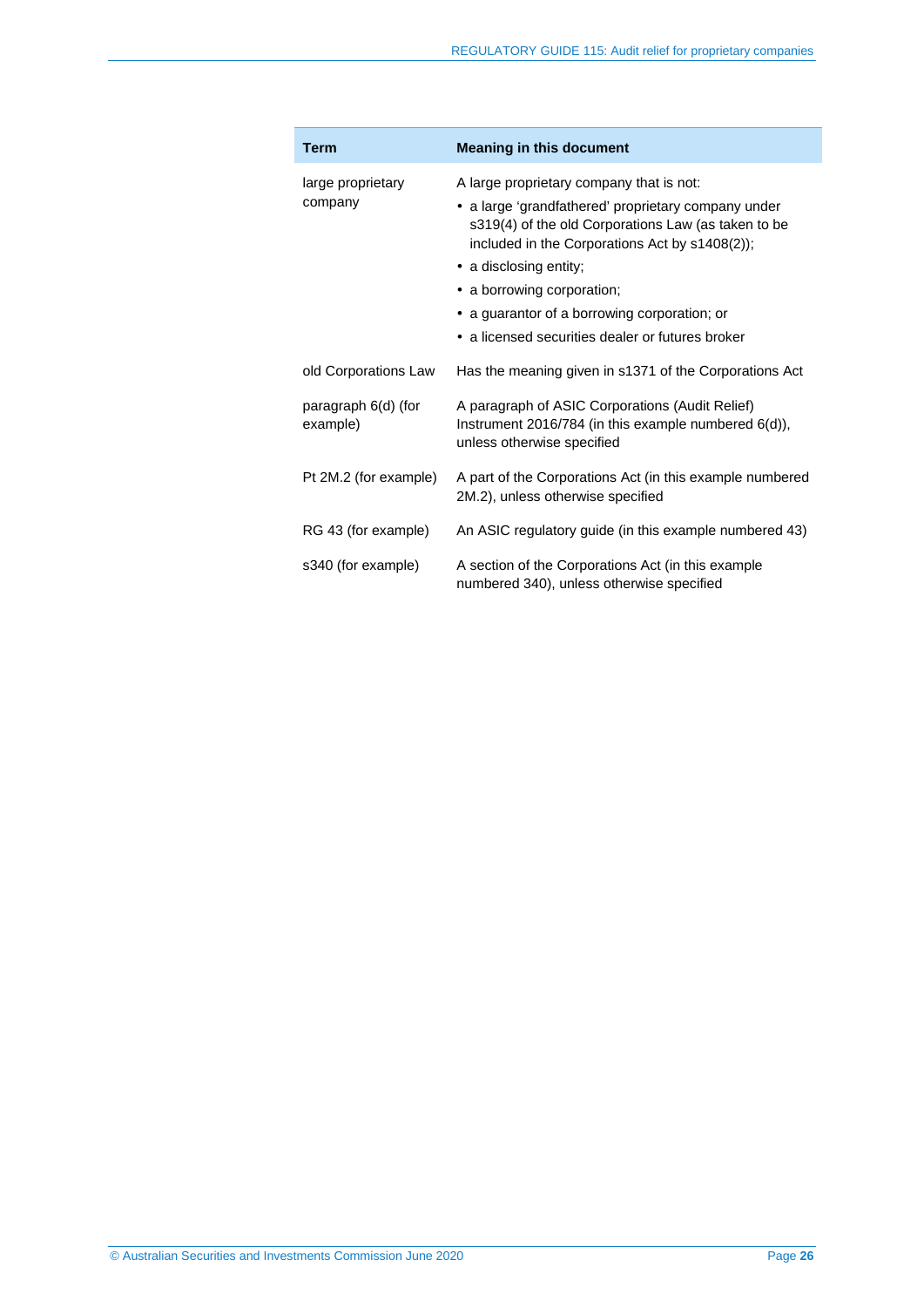# **Related information**

## **Headnotes**

audit relief, audit requirements, auditor's report, directors' report, financial report, individual relief, proprietary companies, relief from audit requirements, reporting requirements, solvency statement, subordinated debt, unreasonable burden

## **Legislative instruments and pro formas**

[ASIC Corporations \(Audit Relief\) Instrument 2016/784](https://www.legislation.gov.au/Details/F2016L01542)

[ASIC Corporations \(Wholly-owned Companies\) Instrument 2016/785](https://www.legislation.gov.au/Details/F2016C01085)

[PF 183](http://asic.gov.au/regulatory-resources/find-a-document/pro-formas/) *Deed of subordination*

# **Regulatory guides**

[RG 43](http://asic.gov.au/regulatory-resources/find-a-document/regulatory-guides/rg-43-financial-reports-and-audit-relief/) *Financial reports and audit relief*

[RG 51](http://www.asic.gov.au/regulatory-resources/find-a-document/regulatory-guides/rg-51-applications-for-relief/) *Applications for relief*

[RG 108](http://www.asic.gov.au/regulatory-resources/find-a-document/regulatory-guides/rg-108-no-action-letters/) *No-action letters*

# **Legislation**

Corporations Act, Ch 2M, Div 4, Pts 2M.2, 2M.3 and 2M.4, s9, 45A, 45A(2), 45A(3), 109Y, 111AC, 220, 301(1), 307, 308, 314(1)(a)(iii), 314(2)(c), 314(3), 315(4), 316(2), 319(1), 319(3), 319(3)(b), 340, 342, 342(1), 342(1)(a), 342(1)(b), 342(1)(c), 342(2), 342(2)(a), 342(2)(b), 342(2)(c), 342(2)(d), 342(2)(e), 342(3), 342(3)(a), 342(3)(b), 342(3)(c), 588G, 1408(2)

Old Corporations Law, s319(4)

# **Cases**

*Mazda Australia Pty Ltd v ASC* (1992) 8 ACSR 613

# **ASIC forms**

[Form 382](http://asic.gov.au/regulatory-resources/forms/forms-folder/382-notification-of-resolutions-for-audit-relief-proprietary-companies/) *Notification of resolutions for audit relief: Proprietary companies*

[Form 396](https://asic.gov.au/regulatory-resources/forms/forms-folder/396-notice-of-cessation-of-reliance-on-asic-corporations-audit-relief-instrument-2016784/) *Notice of cessation of reliance on ASIC Corporations (Audit Relief) Instrument 2016/784*